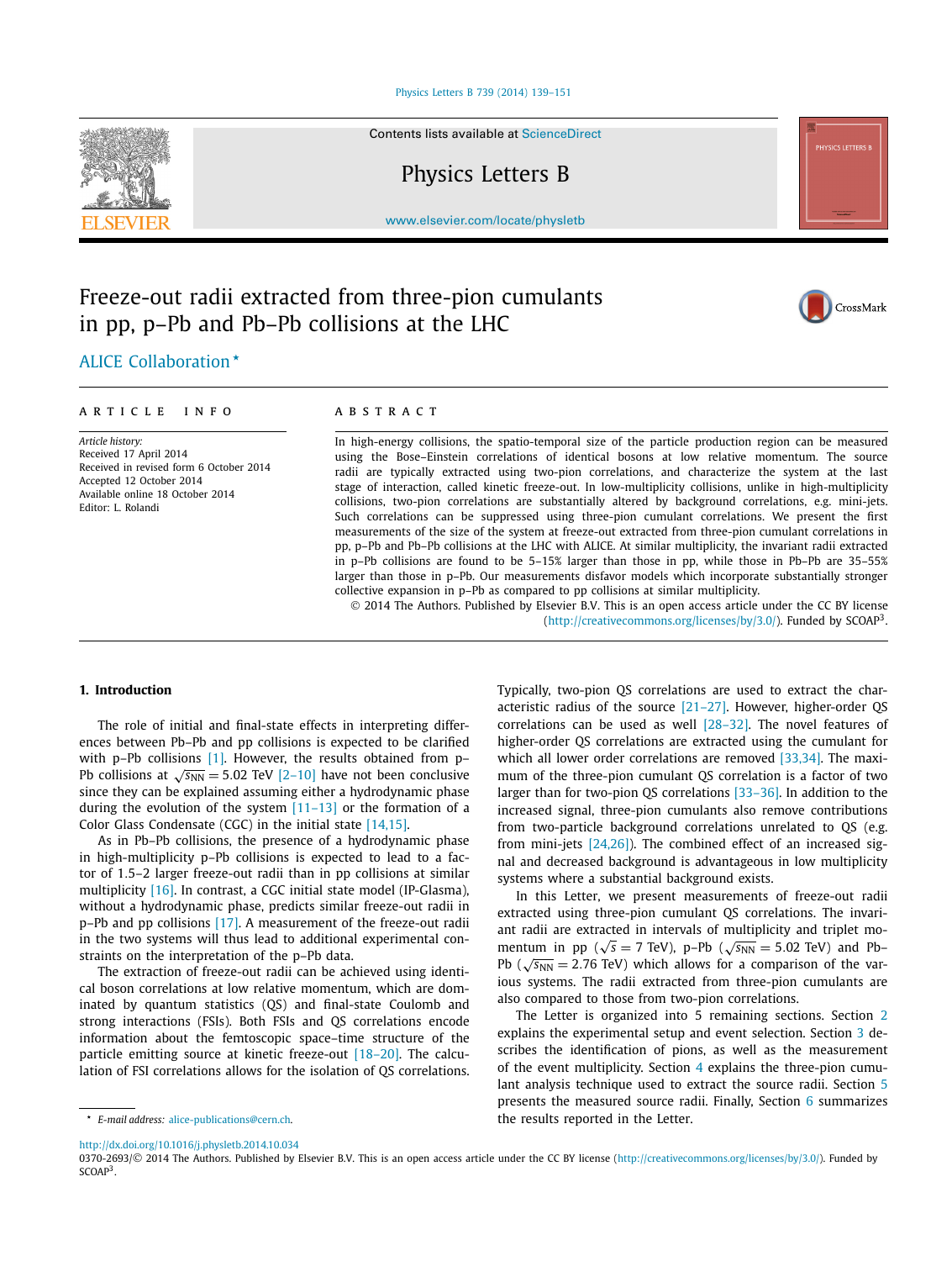#### <span id="page-1-0"></span>**2. Experimental setup and event selection**

Data from pp, p–Pb, and Pb–Pb collisions at the LHC recorded with ALICE [\[37\]](#page-7-0) are analyzed. The data for pp collisions were taken during the 2010 pp run at  $\sqrt{s}$  = 7 TeV, for p–Pb collisions during the 2013 run at  $\sqrt{s_{NN}}$  = 5.02 TeV, and for Pb–Pb during the 2010 and 2011 runs at  $\sqrt{s_{NN}} = 2.76$  TeV. For p–Pb, the proton beam energy was 4 TeV while for the lead beam it was 1.58 TeV per nucleon. Thus, the nucleon–nucleon center-of-mass system moved with respect to the ALICE laboratory system with a rapidity of −0*.*465, i.e. in the direction of the proton beam. The pseudorapidity in the laboratory system is denoted with *η* throughout this Letter, which for the pp and Pb–Pb systems coincides with the pseudorapidity in the center-of-mass system.

The trigger conditions are slightly different for each of the three collision systems. For pp collisions, the VZERO detectors [\[38\]](#page-7-0) located in the forward and backward regions of the detector, as well as the Silicon Pixel Detector (SPD) at mid-rapidity are used to form a minimum-bias trigger by requiring at least one hit in the SPD or either of the VZERO detectors [\[39\].](#page-7-0) For Pb–Pb and p–Pb collisions, the trigger is formed by requiring simultaneous hits in both VZERO detectors. In addition, high-multiplicity triggers in pp and p–Pb collisions based on the SPD are used. Two additional triggers in Pb–Pb are used based on the VZERO signal amplitude which enhanced the statistics for central and semi-central collisions [\[38\].](#page-7-0) Approximately 164, 115, and 52 million events are used for pp, p–Pb, and Pb–Pb collisions, respectively. For pp and p–Pb, the high multiplicity triggers account for less than 3% of the collected events. For Pb–Pb, the central and semi-central triggers account for about 40% and 52% of the collected events, respectively.

The Inner Tracking System (ITS) and Time Projection Chamber (TPC) located at mid-rapidity are used for particle tracking [\[40\].](#page-7-0) The ITS consists of 6 layers of silicon detectors: silicon pixel (layers 1, 2), silicon drift (layers 3, 4), and silicon strip (layers 5, 6) detectors. The ITS provides high spatial resolution of the primary vertex. The TPC alone is used for momentum and charge determination of particles via their curvature in the 0.5 T longitudinal magnetic field, since cluster sharing within the ITS causes a small momentum bias for particle pairs at low relative momentum.

The TPC additionally provides particle identification capabilities through the specific ionization energy loss (d*E/*d*x*). The Time Of Flight (TOF) detector is also used to select particles at higher momenta. To ensure uniform tracking, the *z*-coordinate (beam-axis) of the primary vertex is required to be within a distance of 10 cm from the detector center. Events with less than three reconstructed charged pions are rejected, which removes about 25% and 10% of the low-multiplicity events in pp and p–Pb, respectively.

### **3. Track selection and multiplicity intervals**

Tracks with total momentum less than 1.0 GeV*/c* are used to ensure good particle identification. We also require transverse momentum  $p_T > 0.16$  GeV/*c*, and pseudorapidity  $|\eta| < 0.8$ . To ensure good momentum resolution a minimum of 70 tracking points in the TPC are required. Charged pions are selected if they are within 2 standard deviations ( $\sigma$ ) of the expected pion d*E*/dx value [\[41\].](#page-7-0) For momenta greater than 0.6 GeV*/c*, high purity is maintained with TOF by selecting particles within 2*σ* of the expected pion time-of-flight. Additionally, tracks which are within 2*σ* of the expected kaon or proton d*E/*d*x* or time-of-flight values are rejected. The effects of track merging and splitting are minimized based on the spatial separation of tracks in the TPC as described in [\[42\].](#page-7-0) For three-pion correlations the pair cuts are applied to each of the three pairs in the triplet.

Similar as in [\[10\],](#page-7-0) the analysis is performed in intervals of multiplicity which are defined by the reconstructed number of charged pions, N<sup>rec</sup><sub>pions</sub>, in the above-mentioned kinematic range. For each multiplicity interval, the corresponding mean acceptance and efficiency corrected value of the total charged-pion multiplicity,  $\langle N_{\text{pions}} \rangle$ , and the total charged-particle multiplicity,  $\langle N_{\text{ch}} \rangle$ , are determined using detector simulations with PYTHIA [\[43\],](#page-7-0) DPM-JET [\[44\],](#page-7-0) and HIJING [\[45\]](#page-7-0) event generators. The systematic uncertainty of  $\langle N_{\text{ch}} \rangle$  and  $\langle N_{\text{pions}} \rangle$  is determined by comparing PYTHIA to PHOJET (pp)  $[46]$ , DPMJET to HIJING (p-Pb), and HIJING to AMPT (Pb–Pb) [\[47\],](#page-7-0) and amounts to about 5%. The multiplicity intervals,  $\langle N_{\text{pions}} \rangle$ ,  $\langle N_{\text{ch}} \rangle$ , as well as the average centrality in Pb–Pb and fractional cross sections in pp and p–Pb are given in [Table 1.](#page-2-0) The collision centrality in Pb–Pb is determined using the chargedparticle multiplicity in the VZERO detectors [\[38\].](#page-7-0) As mentioned above, the center-of-mass reference frame for p–Pb collisions does not coincide with the laboratory frame, where  $\langle N_{ch} \rangle$  is measured. However, from studies using DPMJET and HIJING at the generator level, the difference to  $\langle N_{\text{ch}} \rangle$  measured in the center-of-mass is expected to be smaller than 3%.

#### **4. Analysis technique**

To extract the source radii, one can measure two- and threeparticle correlation functions as in Ref. [\[42\].](#page-7-0) The two-particle correlation function

$$
C_2(p_1, p_2) = \alpha_2 \frac{N_2(p_1, p_2)}{N_1(p_1)N_1(p_2)}\tag{1}
$$

is constructed using the momenta  $p_i$ , and is defined as the ratio of the inclusive two-particle spectrum over the product of the inclusive single-particle spectra. Both are projected onto the Lorentz invariant relative momentum  $q = \sqrt{-(p_1 - p_2) \mu (p_1 - p_2) \mu}$  and the average pion transverse momentum  $k_T = |\vec{p}_{T,1} + \vec{p}_{T,2}|/2$ . The numerator of the correlation function is formed by all pairs of particles from the same event. The denominator is formed by taking one particle from one event and the second particle from another event within the same multiplicity interval. The normalization factor,  $\alpha_2$ , is determined such that the correlation function equals unity in a certain interval of relative momentum *q*. The location of the interval is sufficiently above the dominant region of QS+FSI correlations and sufficiently narrow to avoid the influence of non-femtoscopic correlations at large relative momentum. As the width of QS+FSI correlations is different in all three collision systems, our choice for the normalization interval depends on the multiplicity interval. For Pb–Pb, the normalization intervals are  $0.15 < q < 0.175$  GeV/*c* for  $N_{\text{pions}}^{\text{rec}} \ge 400$  and  $0.3 < q < 0.35$  GeV/*c* for  $N_{\text{pions}}^{\text{rec}} < 400$ . For pp and p–Pb the normalization interval is  $1.0 < q < 1.2$  GeV/*c*.

Following [\[48,49\],](#page-7-0) the two-particle QS distributions,  $N_2^{QS}$ , and correlations,  $C_2^{QS}$ , are extracted from the measured distributions in intervals of  $k<sub>T</sub>$  assuming

$$
C_2(q) = \mathcal{N} \left[ \left( 1 - f_c^2 \right) + f_c^2 K_2(q) C_2^{QS}(q) \right] B(q).
$$
 (2)

The parameter  $f_c^2$  characterizes the combined dilution effect of weak decays and long-lived resonance decays in the "core/halo" picture [\[50,51\].](#page-7-0) In Pb–Pb, it was estimated to be  $0.7 \pm 0.05$  with mixed-charge two-pion correlations  $[42]$ . The same procedure performed in pp and p–Pb data results in compatible values. The FSI correlation is given by  $K_2(q)$ , which includes Coulomb and strong interactions. For low multiplicities ( $N_{\text{pions}}^{\text{rec}} < 150$ ),  $K_2(q)$ is calculated iteratively using the Fourier transform of the FSI corrected correlation functions. For higher multiplicities ( $N_{\text{pions}}^{\text{rec}}$ ) 150),  $K_2(q)$  is calculated as in Ref. [\[42\]](#page-7-0) using the THERMINATOR2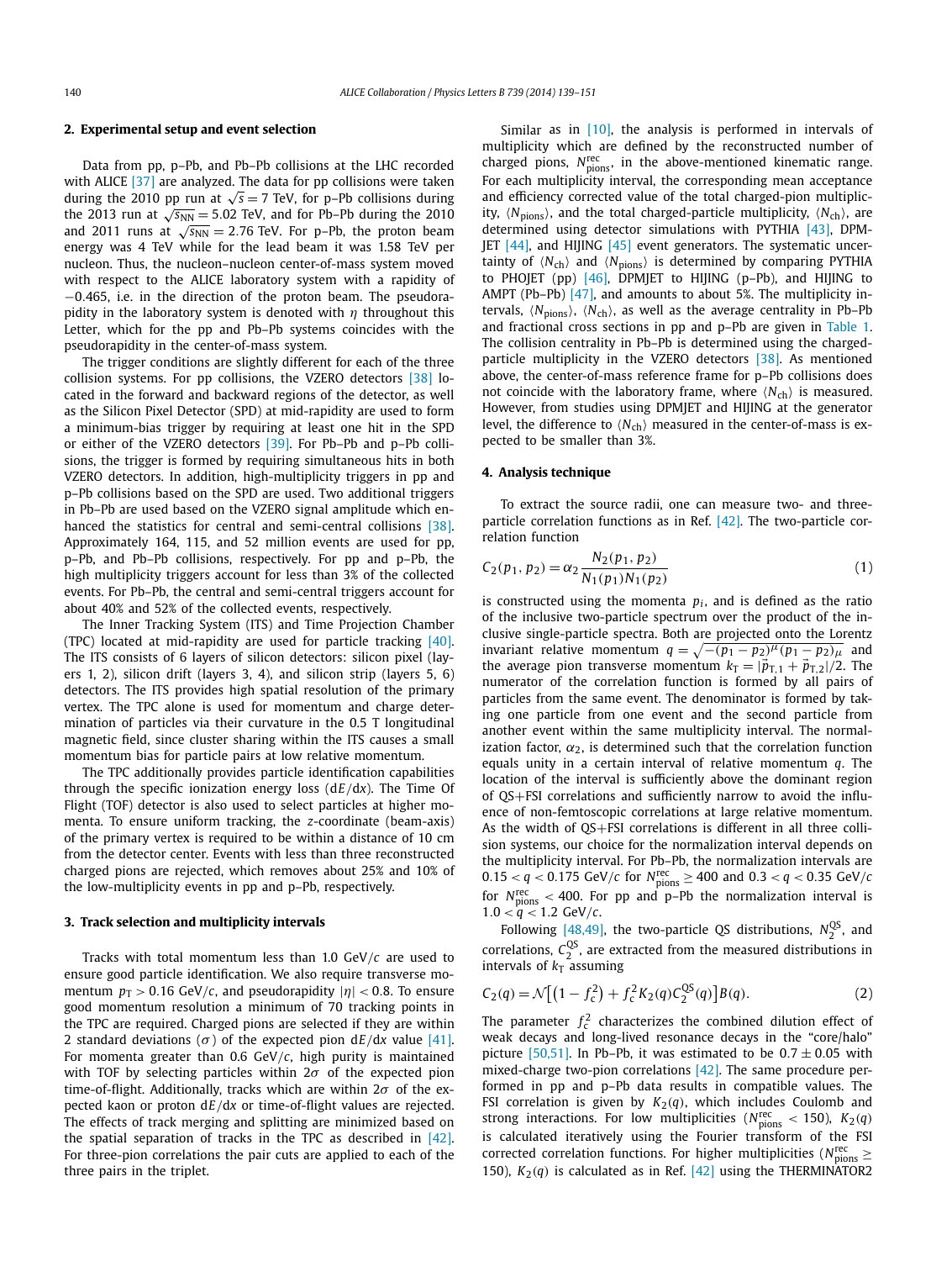#### <span id="page-2-0"></span>**Table 1**

Multiplicity intervals as determined by the reconstructed number of charged pions,  $N_{\text{pions}}^{\text{reco}}$ , with all of the track selection cuts ( $p < 1.0$  GeV/c,  $p_T > 0.16$  GeV/c,  $|\eta| < 0.8$ ).  $\langle N_{\rm pions}\rangle$  stands for the acceptance corrected average number of charged pions, and  $\langle N_{\rm ch}\rangle$  for corresponding acceptance corrected number of charged particles in the same kinematic range. The uncertainties on  $(N_{ch})$  are about 5%. The RMS width of the  $(N_{ch})$  distribution in each interval ranges from 10% to 35% for the highest and lowest multiplicity intervals, respectively. The average centrality for Pb–Pb in percentiles, as well as the fractional cross-sections of the multiplicity intervals for p–Pb and pp are also given. The RMS widths for the centralities range from about 2 to 4 percentiles for central and peripheral collisions, respectively.

| $N_{\rm pions}^{\rm rec}$ | Pb-Pb data               |                                    |                                 | p-Pb data |                                    |                              | pp data                  |                                    |                              |
|---------------------------|--------------------------|------------------------------------|---------------------------------|-----------|------------------------------------|------------------------------|--------------------------|------------------------------------|------------------------------|
|                           | $\langle$ Cent $\rangle$ | $\langle N_{\text{pions}} \rangle$ | $\langle N_{\text{ch}} \rangle$ | Fraction  | $\langle N_{\text{pions}} \rangle$ | $\langle N_{\rm ch} \rangle$ | Fraction                 | $\langle N_{\text{pions}} \rangle$ | $\langle N_{\rm ch} \rangle$ |
| [3, 5)                    |                          |                                    |                                 | 0.10      | $-$                                | Ξ.                           | 0.23                     | 4.0                                | 4.6                          |
| [5, 10)                   |                          |                                    |                                 | 0.20      | 8.5                                | 9.8                          | 0.31                     | 7.7                                | 8.6                          |
| [10, 15)                  |                          | -                                  |                                 | 0.18      | 15                                 | 17                           | 0.12                     | 13                                 | 15                           |
| [15, 20)                  | ۰                        |                                    |                                 | 0.14      | 20                                 | 23                           | 0.05                     | 18                                 | 20                           |
| [20, 30)                  | 77%                      | 26                                 | 36                              | 0.17      | 29                                 | 33                           | 0.03                     | 24                                 | 27                           |
| [30, 40)                  | 73%                      | 37                                 | 50                              | 0.07      | 40                                 | 45                           | 0.003                    | 34                                 | 37                           |
| [40, 50)                  | 70%                      | 49                                 | 64                              | 0.03      | 51                                 | 57                           | $1 \times 10^{-4}$       | 44                                 | 47                           |
| [50, 70)                  | 66%                      | 66                                 | 84                              | 0.01      | 63                                 | 71                           | $\overline{\phantom{0}}$ | -                                  |                              |
| [70, 100)                 | 60%                      | 95                                 | 118                             |           | -                                  | -                            | -                        | $\overline{\phantom{0}}$           |                              |
| [100, 150)                | 53%                      | 142                                | 172                             |           |                                    |                              |                          |                                    |                              |
| [150, 200)                | 48%                      | 213                                | 253                             |           |                                    |                              |                          |                                    |                              |
| [200, 260)                | 43%                      | 276                                | 326                             |           | $\overline{\phantom{0}}$           |                              | -                        |                                    |                              |
| [260, 320)                | 38%                      | 343                                | 403                             |           |                                    |                              |                          |                                    |                              |
| [320, 400)                | 33%                      | 426                                | 498                             |           |                                    |                              |                          |                                    |                              |
| [400, 500)                | 28%                      | 534                                | 622                             |           |                                    |                              |                          |                                    |                              |
| [500, 600)                | 22%                      | 654                                | 760                             |           |                                    |                              |                          |                                    |                              |
| [600, 700)                | 18%                      | 777                                | 901                             |           | $\overline{\phantom{0}}$           |                              | $\equiv$                 |                                    |                              |
| [700, 850)                | 13%                      | 931                                | 1076                            |           |                                    |                              |                          |                                    |                              |
| [850, 1050)               | 7.4%                     | 1225                               | 1413                            |           |                                    |                              | -                        |                                    |                              |
| [1050, 2000]              | 2.6%                     | 1590                               | 1830                            |           |                                    |                              |                          |                                    |                              |

model [\[52,53\].](#page-7-0) *B(q)* represents the non-femtoscopic background correlation, and is taken from PYTHIA and DPMJET for pp and p– Pb, respectively [\[24,26\].](#page-7-0) It is set equal to unity for Pb–Pb, where no significant background is expected. In Eq. [\(2\),](#page-1-0)  $\mathcal{N}$  is the residual normalization of the fit which typically differs from unity by 0.01.

The same-charge two-pion QS correlation can be parametrized by an exponential

$$
C_2^{\rm QS}(q) = 1 + \lambda e^{-R_{\rm inv}q},\tag{3}
$$

as well as by a Gaussian or Edgeworth expansion

$$
C_2^{QS}(q) = 1 + \lambda E_W^2(R_{inv}q)e^{-R_{inv}^2q^2}
$$
 (4)

$$
E_{\rm w}(R_{\rm inv} q) = 1 + \sum_{n=3}^{\infty} \frac{\kappa_n}{n! (\sqrt{2})^n} H_n(R_{\rm inv} q), \tag{5}
$$

where  $E_W(R_{inv}q)$  characterizes deviations from Gaussian behavior, *Hn* are the Hermite polynomials, and *κ<sup>n</sup>* are the Edgeworth coefficients [\[54\].](#page-7-0) The first two relevant Edgeworth coefficients (*κ*3*, κ*4) are found to be sufficient to describe the non-Gaussian features at low relative momentum. The Gaussian functional form is obtained with  $E_w = 1$  ( $\kappa_n = 0$ ) in Eq. (4). The parameter  $\lambda$  characterizes an apparent suppression from an incorrectly assumed functional form of  $C_2^{QS}$  and the suppression due to possible pion coherence [\[55\].](#page-7-0) The parameter *R*inv is the characteristic radius from two-particle correlations evaluated in the pair-rest frame. The effective intercept parameter for the Edgeworth fit is given by  $\lambda_e = \lambda E_w^2(0)$  [\[54\].](#page-7-0) The effective intercept can be below the chaotic limit of 1.0 for partially coherent emission [\[36,42,55\].](#page-7-0) The extracted effective intercept parameter is found to strongly depend on the assumed functional form of  $C_2^{QS}$ .

The three-particle correlation function

$$
C_3(p_1, p_2, p_3) = \alpha_3 \frac{N_3(p_1, p_2, p_3)}{N_1(p_1)N_1(p_2)N_1(p_3)}
$$
(6)

is defined as the ratio of the inclusive three-particle spectrum over the product of the inclusive single-particle spectra. In analogy to the two-pion case, it is projected onto the Lorentz invariant  $Q_3 = \sqrt{q_{12}^2 + q_{31}^2 + q_{23}^2}$  and the average pion transverse mo-

mentum  $K_{T,3} = \frac{p_{T,1} + p_{T,2} + p_{T,3}}{3}$ . The numerator of  $C_3$  is formed by taking three particles from the same event. The denominator is formed by taking each of the three particles from different events. The normalization factor,  $\alpha_3$ , is determined such that the correlation function equals unity in the interval of  $Q_3$  where each pair  $q_{ij}$ lies in the same interval given before for two-pion correlations.

The extraction of the full three-pion QS distribution,  $N_3^{\text{QS}}$ , in intervals of  $K_{\text{T,3}}$  is done as in Ref. [\[42\]](#page-7-0) by measuring

$$
N_3(p_1, p_2, p_3) = f_1 N_1(p_1) N_1(p_2) N_1(p_3)
$$
  
+  $f_2 [N_2(p_1, p_2) N_1(p_3) + N_2(p_3, p_1) N_1(p_2)$   
+  $N_2(p_2, p_3) N_1(p_1)$   
+  $f_3 K_3(q_{12}, q_{31}, q_{23}) N_3^{QS}(p_1, p_2, p_3)$ , (7)

where the fractions  $f_1 = (1 - f_c)^3 + 3f_c(1 - f_c)^2 - 3(1 - f_c)(1 - f_c^2) = -0.08$ ,  $f_2 = 1 - f_c = 0.16$ , and  $f_3 = f_c^3 = 0.59$  using  $f_c^2 = 0.7$  as in the two-pion case. The term  $N_2(p_i, p_j)N_1(p_k)$  is formed by taking two particles from the same event and the third particle from a mixed event. All three-particle distributions are normalized to each other in the same way as for  $\alpha_3$ .  $K_3(q_{12}, q_{31}, q_{23})$  denotes the three-pion FSI correlation, which in the generalized Riverside (GRS) approach [\[42,56,57\]](#page-7-0) is approximated by  $K_2(q_{12})K_2(q_{31})K_2(q_{23})$ . It was found to describe the  $\pi^{\pm}\pi^{\pm}\pi^{\mp}$  three-body FSI correlation to the few percent level [\[42\].](#page-7-0) From Eq. (7) one can extract  $N_3^{\text{QS}}$  and construct the three-pion QS cumulant correlation

$$
\mathbf{c}_{3}(p_{1}, p_{2}, p_{3}) = \mathcal{N}_{3} \Big[ 1 + \Big[ 2N_{1}(p_{1})N_{1}(p_{2})N_{1}(p_{3}) - N_{2}^{\text{QS}}(p_{1}, p_{2})N_{1}(p_{3}) - N_{2}^{\text{QS}}(p_{3}, p_{1})N_{1}(p_{2}) - N_{2}^{\text{QS}}(p_{2}, p_{3})N_{1}(p_{1}) + N_{3}^{\text{QS}}(p_{1}, p_{2}, p_{3}) \Big] / N_{1}(p_{1})N_{1}(p_{2})N_{1}(p_{3}) \Big], \tag{8}
$$

where  $N_2^{QS}(p_i, p_j)N_1(p_k) = [N_2(p_i, p_j)N_1(p_k) - N_1(p_i)N_1(p_j) \times$  $N_1(p_k)(1 - f_c^2)/(f_c^2 K_2)$ . In Eq. (8), all two-pion QS correlations are explicitly subtracted  $[34]$ . The QS cumulant in this form has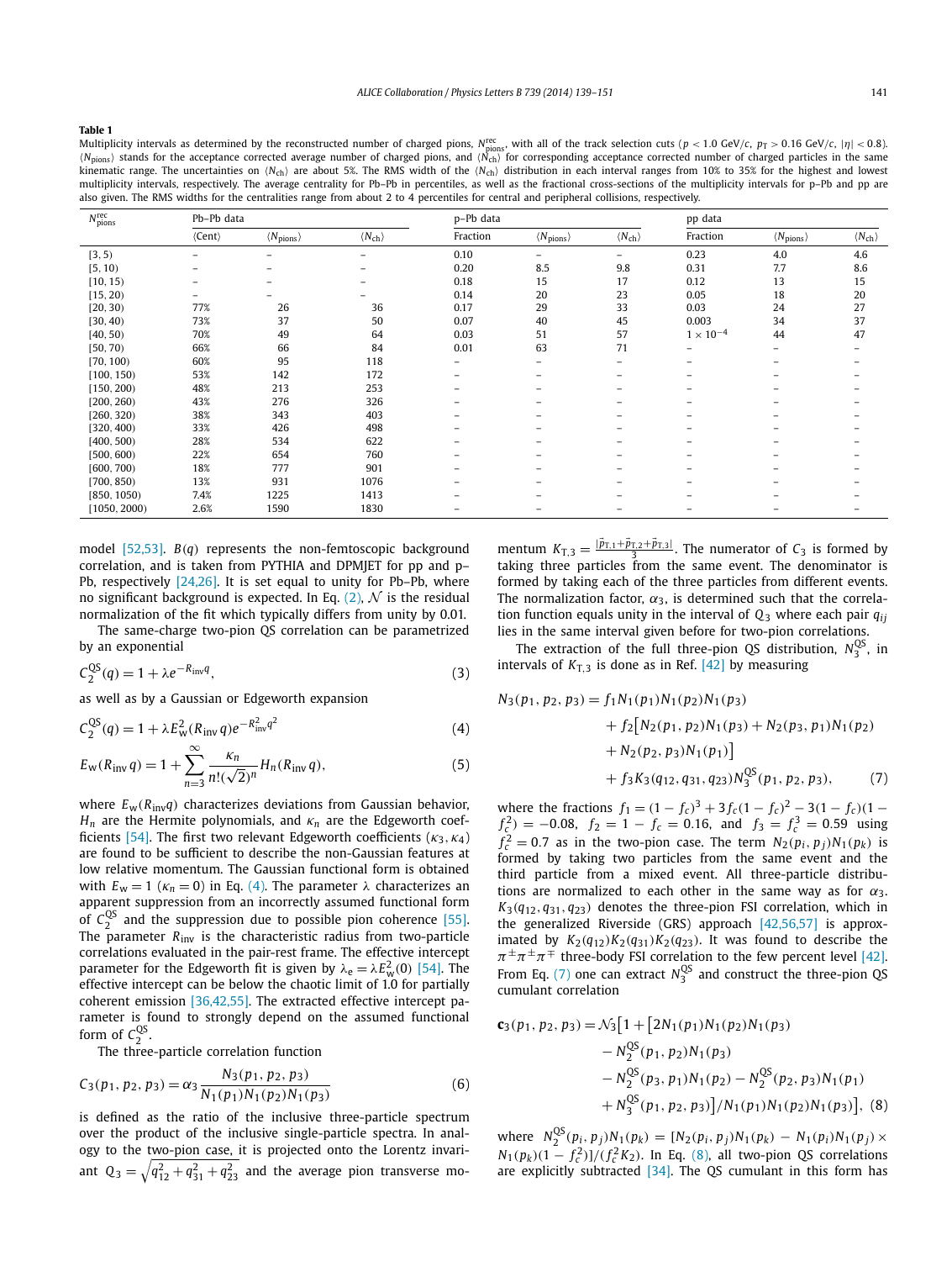<span id="page-3-0"></span>

**Fig. 1.** Demonstration of the removal of the  $K_s^0$  decay from three-pion cumulants. Mixed-charge three-pion correlations are projected against the relative momentum of a mixed-charge pair ( $q_{31}^{\pm\mp}$ ). The  $K_s^0$  decay into a  $\pi^+ + \pi^-$  pair is visible as expected around 0.4 GeV*/c*. The FSI enhancement of the mixed-charge pair "31" is also visible at low *q*±∓ <sup>31</sup> . FSI corrections are not applied. Systematic uncertainties are shown by shaded boxes.

FSIs removed before its construction.  $\mathcal{N}_3$  is the residual normalization of the fit which typically differs from unity by 0.02.

The three-pion same-charge cumulant correlations are then projected onto 3D pair relative momenta and fit with an exponential

$$
\mathbf{c}_3(q_{12}, q_{31}, q_{23}) = 1 + \lambda_3 e^{-R_{\text{inv},3}(q_{12} + q_{31} + q_{23})/2}, \tag{9}
$$

as well as a Gaussian and an Edgeworth expansion [\[54\]](#page-7-0)

$$
\mathbf{c}_3(q_{12}, q_{31}, q_{23}) = 1 + \lambda_3 E_{\mathbf{w}}(R_{\text{inv},3} q_{12}) E_{\mathbf{w}}(R_{\text{inv},3} q_{31})
$$
  
 
$$
\times E_{\mathbf{w}}(R_{\text{inv},3} q_{23}) e^{-R_{\text{inv},3}^2 Q_3^2/2}.
$$
 (10)

 $R_{\text{inv},3}$  and  $\lambda_3$  are the invariant radius and intercept parameters extracted from three-pion cumulant correlations, respectively. The effective intercept parameter for the Edgeworth fit is  $\lambda_{e,3} = \lambda_3 E_w^3(0)$ . For an exact functional form of  $c_3$ ,  $\lambda_{e,3}$  reaches a maximum of 2.0 for fully chaotic pion emission. Deviations below and above 2.0 can further be caused by incorrect representations of **c**3, e.g. Gaussian. Eq.  $(10)$  neglects the effect of the three-pion phase  $[33]$  which was found to be consistent with zero for Pb–Pb central and midcentral collisions  $[42]$ . We note that the extracted radii from twoand three-pion correlations need not exactly agree, e.g. in the case of coherent emission [\[58\].](#page-7-0)

The measured correlation functions need to be corrected for finite track momentum resolution of the TPC which causes a slight broadening of the correlation functions and leads to a slight decrease of the extracted radii. PYTHIA (pp), DPMJET (p–Pb) and HIJING (Pb–Pb) simulations are used to estimate the effect on the fit parameters. After the correction, both fit parameters increase by about 2% (5%) for the lowest (highest) multiplicity interval. The relative systematic uncertainty of this correction is conservatively taken to be 1%. The pion purity is estimated to be about 96%. Muons are found to be the dominant source of contamination, for which we apply corrections to the correlation functions as described in Ref.  $[42]$ . The correction typically increases the radius (intercept) fit parameters by less than 1% (5%). The corresponding systematic uncertainty is included in the comparison of the mixed-charged correlation with unity (see below).

#### **5. Results**

The absence of two-particle correlations in the three-pion cumulant can be demonstrated via the removal of known two-body effects such as the decay of  $K_s^0$  into a  $\pi^+ + \pi^-$  pair (Fig. 1).

The mixed-charge three-pion correlation function  $(C_3^{\pm\pm\mp})$  projected onto the invariant relative momentum of one of the mixedcharge pairs in the triplet exhibits the  $K_s^0$  peak as expected around  $q^{\pm\mp} = 0.4$  GeV/*c*, while it is removed in the cumulant.

In [Fig. 2](#page-4-0) we present three-pion correlation functions for samecharge (top panels) and mixed-charge (bottom panels) triplets in pp, p–Pb, and Pb–Pb collision systems in three sample multiplicity intervals. For same-charge triplets, the three-pion cumulant QS correlation  $(c_3^{\pm \pm \pm})$  is clearly visible. For mixed-charge triplets the three-pion cumulant correlation function  $(c_3^{\pm\pm\mp})$  is consistent with unity, as expected when FSIs are removed. Gaussian, Edgeworth, and exponential fits are performed in three dimensions (*q*12*, q*31*, q*23). Concerning Edgeworth fits, different values of the *κ* coefficients correspond to different spatial freeze-out profiles. In order to make a meaningful comparison of the characteristic radii across all multiplicity intervals and collision systems, we fix  $\kappa_3 = 0.1$  and  $\kappa_4 = 0.5$ . The values are determined from the average of free fits to  $\mathbf{c}_3^{\pm \pm \pm}$  for all multiplicity intervals,  $K_{\text{T,3}}$  intervals and systems. The RMS of both  $\kappa_3$  and  $\kappa_4$  distributions is 0.1. The chosen *κ* coefficients produce a sharper correlation function which corresponds to larger tails in the source distribution. Also shown in [Fig. 2](#page-4-0) are model calculations of  $c_3$  in PYTHIA (pp), DPMJET (p–Pb) and HIJING (Pb–Pb), which do not contain QS+FSI correlations and demonstrate that three-pion cumulants, in contrast to two-pion correlations [\[24,26\],](#page-7-0) do not contain a significant non-femtoscopic background, even for low multiplicities.

The systematic uncertainties on  $C_3$  are conservatively estimated to be 1% by comparing  $\pi^+$  to  $\pi^-$  correlation functions and by tightening the track merging and splitting cuts. The systematic uncertainty on  $\mathbf{c}_3^{\pm \pm \pm}$  is estimated by the residual correlation observed with  $c_3^{\pm\pm\mp}$  relative to unity. The residual correlation leads to a 4% uncertainty on *λ*e*,*<sup>3</sup> while having a negligible effect on  $R_{\text{inv},3}$ . The uncertainty on  $f_c$  leads to an additional 10% uncertainty on **c**<sub>3</sub> − 1 and  $\lambda_{e,3}$ . We also investigated the effect of setting  $f_c = 1$ and thus  $f_1 = 0$ ,  $f_2 = 0$ ,  $f_3 = 1.0$  in Eq. [\(7\)](#page-2-0) and found a negligible effect on *R*inv*,*3, while significantly reducing *λ*e*,*<sup>3</sup> as expected when the dilution is not adequately taken into account.

Figs.  $3(a)$  and  $3(b)$  show the three-pion Gaussian fit parameters for low and high  $K_{T,3}$  intervals, respectively. The  $\langle k_T \rangle$  values for low (high)  $k<sub>T</sub>$  are 0.25 (0.43) GeV/*c*. The resulting pair  $k<sub>T</sub>$  distributions in the triplet  $K_{\text{T,3}}$  intervals have RMS widths for the low (high) *K*T*,*<sup>3</sup> of 0*.*12 (0*.*14) in pp and p–Pb and 0*.*04 (0*.*09) GeV/*c* in Pb–Pb collisions. The  $\langle k_T \rangle$  values for low (high)  $K_{T,3}$  are 0.24 (0.39) GeV*/c*. We also show the fit parameters extracted from two-pion correlations in order to compare to those extracted from three-pion cumulants. For Pb–Pb, the Gaussian radii extracted from three-pion correlations are about 10% smaller than those extracted from two-pion correlations, which may be due to the non-Gaussian features of the correlation function. A clear suppression below the chaotic limit is observed for the effective intercept parameters in all multiplicity intervals. The suppression may be caused by non-Gaussian features of the correlation function and also by a finite coherent component of pion emission [\[36,42,55\].](#page-7-0)

The systematic uncertainties on the fit parameters are dominated by fit-range variations, especially in the case of Gaussian fits to non-Gaussian correlation functions. The chosen fit range for  $c_3$  varies smoothly between  $Q_3 = 0.5$  and 0.1 GeV/*c* from the lowest multiplicity pp to the highest multiplicity Pb–Pb intervals. For  $C_2$ , the fit ranges are chosen to be  $\sqrt{2}$  times narrower. The characteristic width of Gaussian three-pion cumulant QS correlations projected against  $Q_3$  is a factor of  $\sqrt{2}$  times that of Gaussian two-pion QS correlations projected against *q* [\[35,36\].](#page-7-0) As a variation we change the upper bound of the fit range by  $\pm 30\%$ for three-pion correlations and two-pion correlations in Pb–Pb for  $N_{\rm pions}^{\rm rec}$  > 50. For  $N_{\rm pions}^{\rm rec}$  < 50, in Pb–Pb, the upper limit of the fit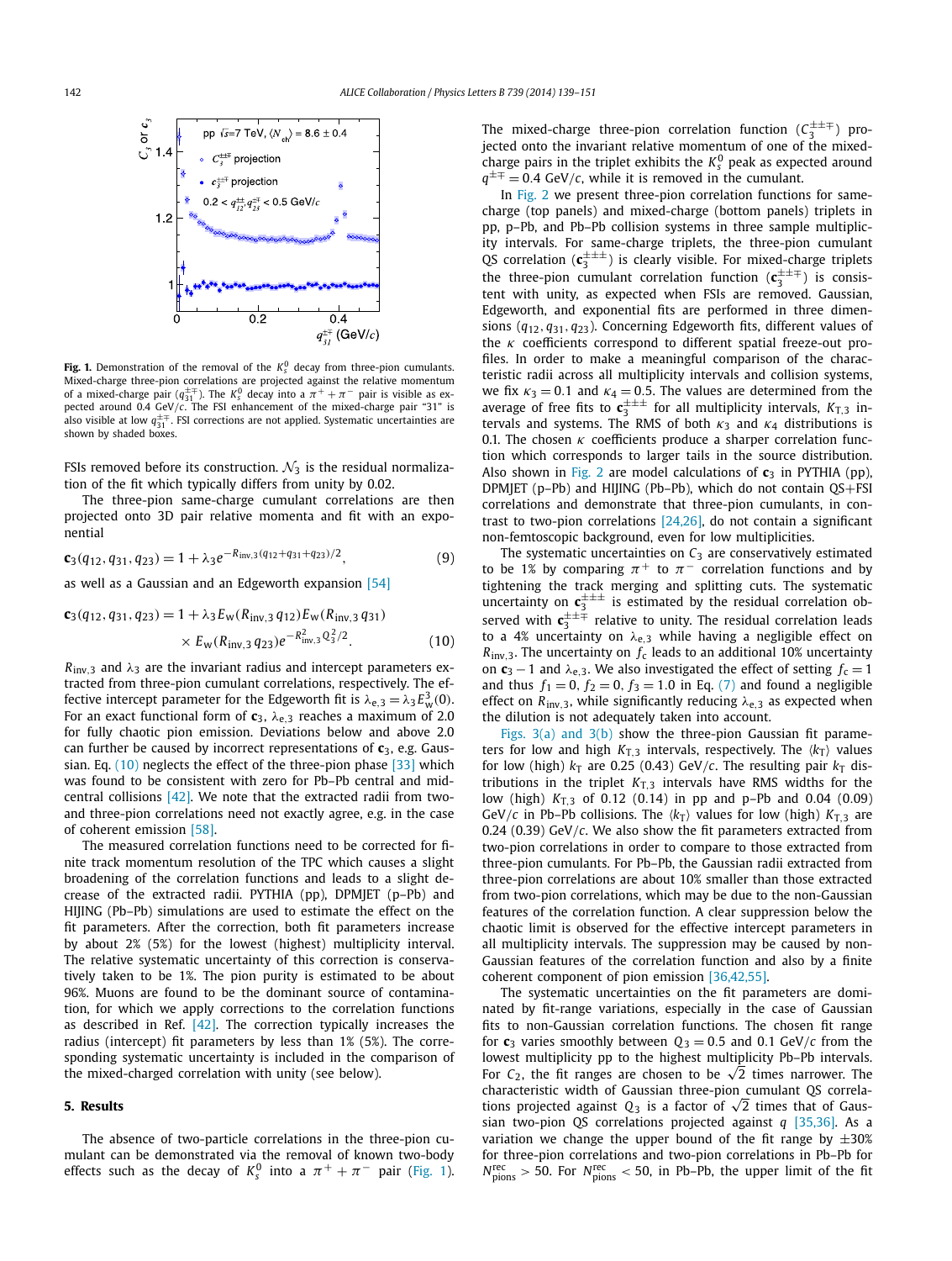<span id="page-4-0"></span>

Fig. 2. Three-pion correlation functions versus  $Q_3$  for  $0.16 < K_{T,3} < 0.3$  GeV/c in pp, p-Pb and Pb-Pb collision data compared to PYTHIA, DPMJET and HIJING generator-level calculations. Top panels are for same-charge triplets, while bottom panels are for mixed-charge triplets. Two points at low *Q*<sup>3</sup> with large statistical uncertainties are not shown for the pp same-charge correlation function.



**Fig. 3.** Two- and three-pion Gaussian fit parameters versus {N<sub>ch</sub>} in pp, p–Pb and Pb–Pb collision systems for low and high k<sub>T</sub> and K<sub>T,3</sub> intervals. Top panels show the<br>Gaussian radii R<sub>inv</sub> and R<sub>inv,3</sub> and bottom pa chaotic limits for  $\lambda_{\rm e}^{\rm G}$  and  $\lambda_{\rm e,3}^{\rm G}$ , respectively.

range is increased to match that in p–Pb (i.e. 0.13 to 0.27 GeV*/c*). For pp and p–Pb, owing to the larger background present for twopion correlations, we extend the fit range to  $q = 1.2$  GeV/*c* for the upper variation. The non-femtoscopic background in Eq. [\(2\)](#page-1-0) has a non-negligible effect on the extracted radii in the extended fit range. The resulting systematic uncertainties are fully correlated for three-pion fit parameters for each collision system, since the fit-range variations have the same effect in each multiplicity interval. The systematic uncertainties for the two-pion fit parameters are largely correlated and are asymmetric due to the different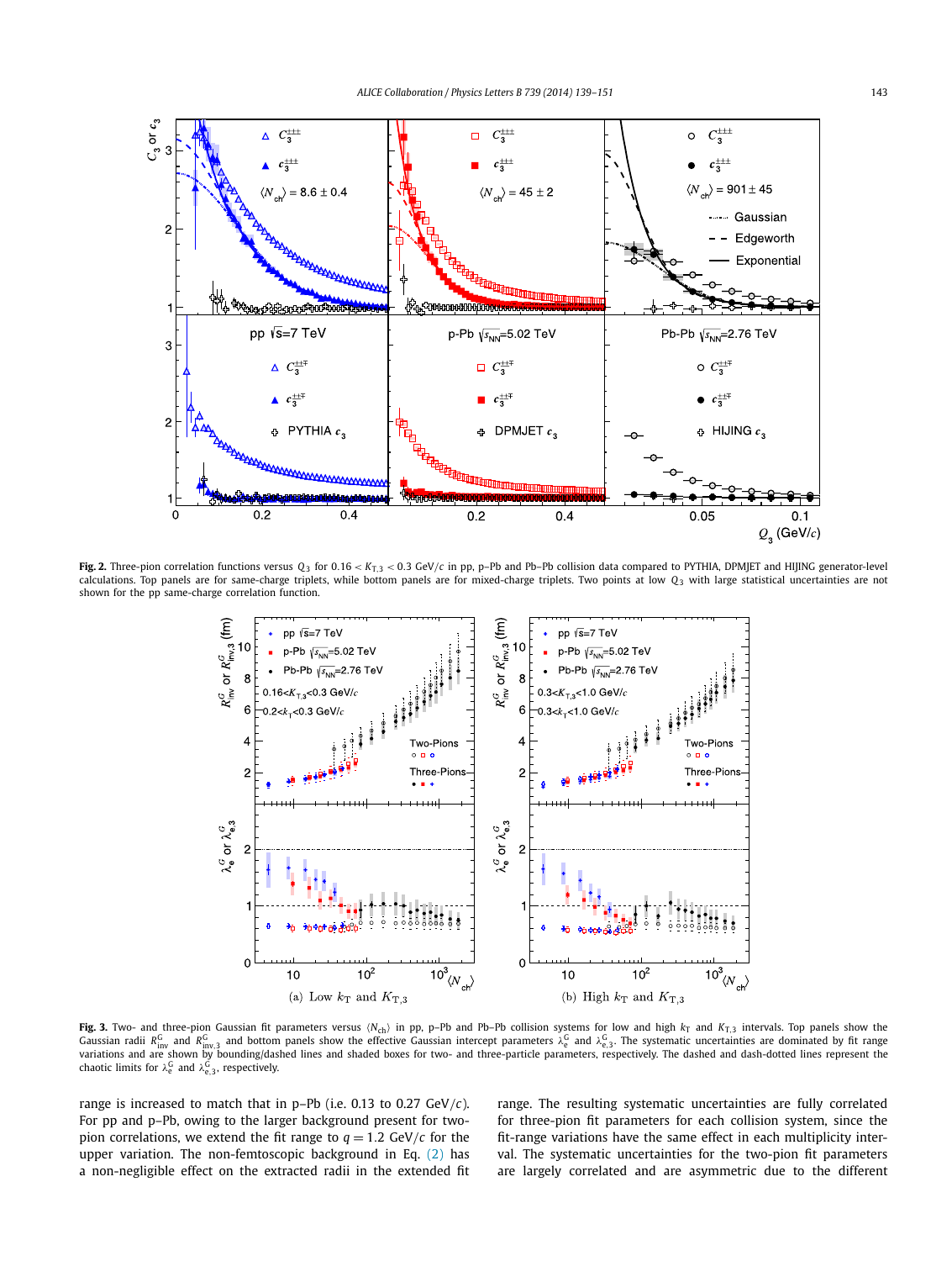

Fig. 4. Two- and three-pion Edgeworth fit parameters versus  $\langle N_{\text{ch}} \rangle$  in pp, p–Pb and Pb–Pb collision systems for low and high  $k_T$  and  $K_{T,3}$  intervals. Top panels show the Edgeworth radii  $R_{\rm inv}^{E_{\rm w}}$  and  $R_{\rm inv,3}^{E_{\rm w}}$  and bottom panels show the effective intercept parameters  $\lambda_{\rm e}^{E_{\rm w}}$  and  $\lambda_{\rm e,3}^{E_{\rm w}}$ . As described in the text,  $\kappa_3$  and  $\kappa_4$  are fixed to 0.1 and 0 respectively. Same details as for [Fig. 3.](#page-4-0)



**Fig. 5.** Two- and three-pion exponential fit parameters versus (N<sub>ch</sub>) in pp, p–Pb and Pb–Pb collision systems for low and high k<sub>T</sub> and K<sub>T,3</sub> intervals. Top panels show the exponential radii R<sub>inv</sub> and R<sub>inv</sub> and R<sub>inv</sub>

fit-range variations. We note that the radii in pp collisions at  $\sqrt{s}$  = 7 TeV from our previous two-pion measurement [\[26\]](#page-7-0) are about 25% smaller than the central values extracted in this analysis although compatible within systematic uncertainties. The large difference is attributed to the narrower fit range in this analy-sis. In [\[24,26\]](#page-7-0) the chosen Gaussian fit range was  $q < 1.4$  GeV/*c*, while here it is *q <* 0*.*35 GeV*/c* for the lowest multiplicity interval. The narrower fit range is chosen based on observations made with three-pion cumulants for which two-pion background correlations are removed. It is observed in [Fig. 2](#page-4-0) that even for low multiplicities, the dominant QS correlation is well below  $Q_3 = 0.5$  GeV/*c*. The presence of the non-femtoscopic backgrounds can also bias the radii from two-pion correlations in wide fit ranges and is suppressed with three-pion cumulant correlations.

To further address the non-Gaussian features of the correlation functions, we also extract the fit parameters from an Edgeworth and exponential parametrization as shown in Figs. 4 and 5. We observe that the Edgeworth and exponential radii are significantly larger than the Gaussian radii. However, they should not be directly compared as they correspond to different source profiles.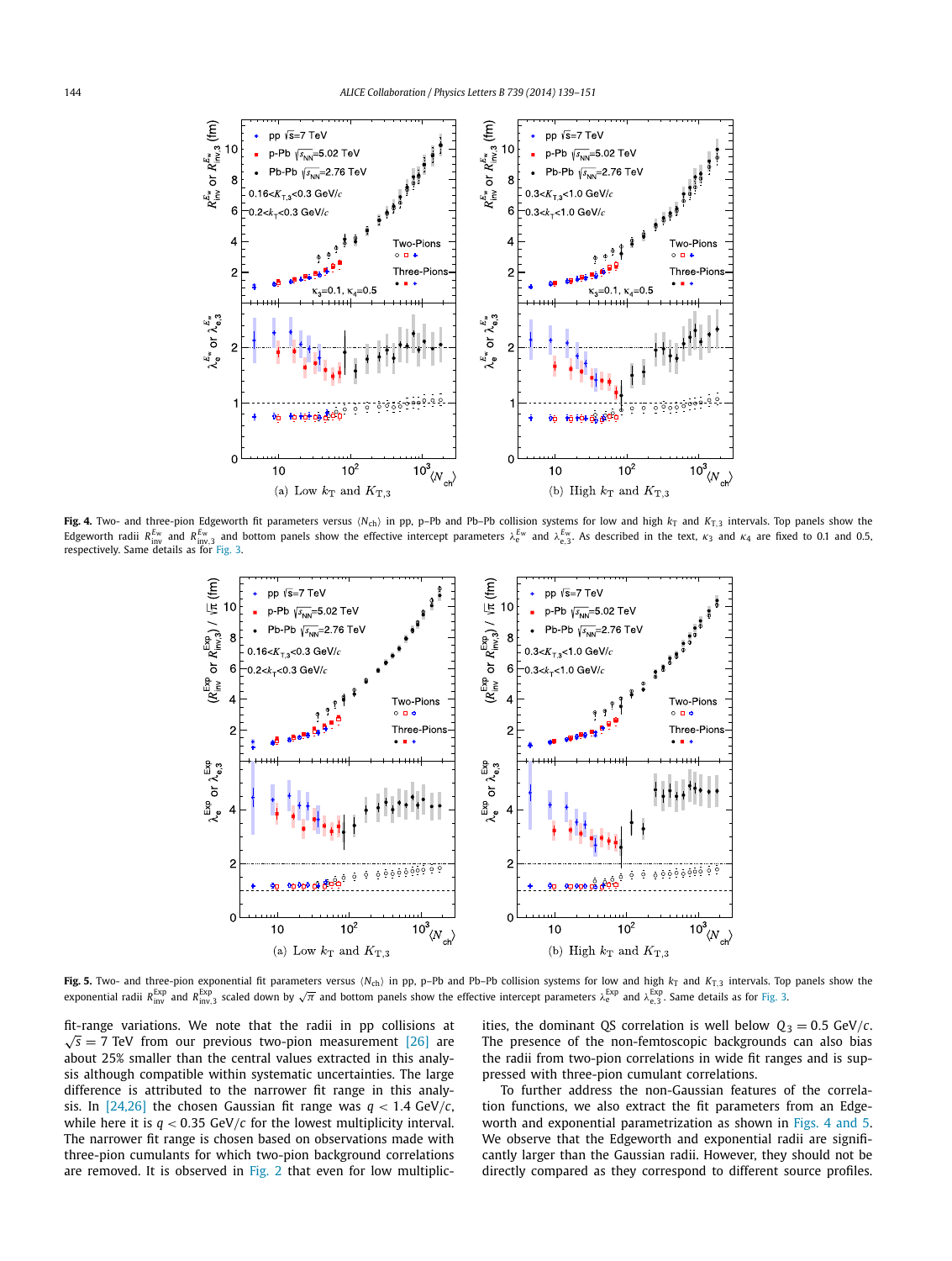<span id="page-6-0"></span>Gaussian radii correspond to the standard deviation of a Gaussian source profile whereas exponential radii correspond to the FWHM of a Cauchy source. The Edgeworth radii are model independent and are defined as the 2nd cumulant of the measured correlation function. Note that the exponential radii have been scaled down by  $\sqrt{\pi}$  as is often done to compare Gaussian and exponential radii [\[23\].](#page-7-0) Compared to the Gaussian radii, the two- and threepion radii are in much better agreement for the Edgeworth and exponential fits. This suggests that the discrepancy between twoand three-pion Gaussian radii are indeed caused by non-Gaussian features of the correlation function. Concerning the effective intercepts, we observe a substantial increase as compared to the Gaussian case.

The qualities of the Gaussian, Edgeworth, and exponential fits for three-pion cumulant correlations vary depending on the multiplicity interval. The *χ*<sup>2</sup>*/*NDF for the 3D three-pion Gaussian, Edgeworth, and exponential fits in the highest multiplicity Pb–Pb interval is 8600*/*1436, 4450*/*1436, and 4030*/*1436, respectively. The *χ*<sup>2</sup>*/*NDF decreases significantly for lower multiplicity intervals to about 4170/7785 for peripheral Pb–Pb and 12 400*/*17 305 for pp and p–Pb multiplicity intervals, for all fit types. The Edgeworth *χ*<sup>2</sup>*/*NDF is a few percent smaller than for Gaussian fits in low multiplicity intervals. The exponential *χ*<sup>2</sup>*/*NDF is a few percent smaller than for Edgeworth fits in low multiplicity intervals.

Due to the asymmetry of the p–Pb colliding system, the extracted fit parameters in  $-0.8 < \eta < -0.4$  and  $0.4 < \eta < 0.8$  pseudorapidity intervals are compared. The radii and the effective intercept parameters in both intervals are consistent within statistical uncertainties.

The extracted radii in each multiplicity interval and system correspond to different  $\langle N_{\text{ch}} \rangle$  values. To compare the radii in pp and p-Pb at the same  $\langle N_{\text{ch}} \rangle$  value, we perform a linear fit to the pp three-pion Edgeworth radii as a function of  $(N_{ch})^{1/3}$ . We then compare the extracted p–Pb three-pion Edgeworth radii to the value of the pp fit evaluated at the same  $\langle N_{\text{ch}}\rangle$ . We find that the Edgeworth radii in p–Pb are on average  $10 \pm 5\%$  larger than for pp in the region of overlapping multiplicity. The comparison of Pb–Pb to p–Pb radii is done similarly where the fit is performed to p–Pb data and compared to the two-pion Pb–Pb Edgeworth radii. The Edgeworth radii in Pb–Pb are found to be on average  $45 \pm 10\%$  larger than for p–Pb in the region of overlapping multiplicity. The ratio comparison as it is done exploits the cancellation of the largely correlated systematic uncertainties.

To be independent of the assumed functional form for  $c_3$ , the same-charge three-pion cumulant correlation functions are directly compared between two collision systems at similar multiplicity. [Fig. 6\(](#page-7-0)a) shows that while the three-pion correlation functions in pp and p–Pb collisions are different, their characteristic widths are similar. It is therefore the  $\lambda_{e,3}$  values which differ the most between the two systems. [Fig. 6\(](#page-7-0)b) shows that the correlation functions in p–Pb and Pb–Pb collisions are generally quite different.

#### **6. Summary**

Three-pion correlations of same- and mixed-charge pions have been presented for pp ( $\sqrt{s}$  = 7 TeV), p–Pb ( $\sqrt{s_{NN}}$  = 5.02 TeV) and Pb–Pb ( $\sqrt{s_{NN}}$  = 2.76 TeV) collisions at the LHC, measured with ALICE. Freeze-out radii using Gaussian, Edgeworth, and exponential fits have been extracted from the three-pion cumulant QS correlation and presented in intervals of multiplicity and triplet momentum. Compared to the radii from two-pion correlations, the radii from three-pion cumulant correlations are less susceptible to non-femtoscopic background correlations due to the increased QS signal and the removal of two-pion backgrounds.

The deviation of Gaussian fits below the observed correlations at low *Q*<sup>3</sup> clearly demonstrates the importance of non-Gaussian features of the correlation functions. The effective intercept parameters from Gaussian (exponential) fits are significantly below (above) the chaotic limits, while the corresponding Edgeworth effective intercepts are much closer to the chaotic limit.

At similar multiplicity, the invariant radii extracted from Edgeworth fits in p–Pb collisions are found to be 5–15% larger than those in pp, while those in Pb–Pb are 35–55% larger than those in p–Pb. Hence, models which incorporate substantially stronger collective expansion in p–Pb than pp collisions at similar multiplicity are disfavored. The comparability of the extracted radii in pp and p–Pb collisions at similar multiplicity is consistent with expectations from CGC initial conditions (IP-Glasma) without a hydrodynamic phase [\[17\].](#page-7-0) The smaller radii in p–Pb as compared to Pb–Pb collisions may demonstrate the importance of different initial conditions on the final-state, or indicate significant collective expansion already in peripheral Pb–Pb collisions.

#### **Acknowledgements**

We would like to thank Richard Lednický, Máté Csanád, and Tamás Csörgő for numerous helpful discussions.

The ALICE Collaboration would like to thank all its engineers and technicians for their invaluable contributions to the construction of the experiment and the CERN accelerator teams for the outstanding performance of the LHC complex.

The ALICE Collaboration gratefully acknowledges the resources and support provided by all Grid centres and the Worldwide LHC Computing Grid (WLCG) Collaboration.

The ALICE Collaboration acknowledges the following funding agencies for their support in building and running the ALICE detector: State Committee of Science, World Federation of Scientists (WFS) and Swiss Fonds Kidagan, Armenia, Conselho Nacional de Desenvolvimento Científico e Tecnológico (CNPq), Financiadora de Estudos e Projetos (FINEP), Fundação de Amparo à Pesquisa do Estado de São Paulo (FAPESP); National Natural Science Foundation of China (NSFC), the Chinese Ministry of Education (CMOE) and the Ministry of Science and Technology of the People's Republic of China (MSTC); Ministry of Education and Youth of the Czech Republic; Danish Natural Science Research Council, the Carlsberg Foundation and the Danish National Research Foundation; The European Research Council under the European Community's Seventh Framework Programme; Helsinki Institute of Physics and the Academy of Finland; French CNRS-IN2P3, the 'Region Pays de Loire', 'Region Alsace', 'Region Auvergne' and CEA, France; German BMBF and the Helmholtz Association; General Secretariat for Research and Technology, Ministry of Development, Greece; Hungarian OTKA and National Office for Research and Technology (NKTH); Department of Atomic Energy, Government of India and Department of Science and Technology, Ministry of Science and Technology, India; Istituto Nazionale di Fisica Nucleare (INFN) and Centro Fermi – Museo Storico della Fisica e Centro Studi e Ricerche "Enrico Fermi", Italy; MEXT Grant-in-Aid for Specially Promoted Research, Japan; Joint Institute for Nuclear Research, Dubna; National Research Foundation of Korea (NRF); CONACYT, DGAPA, México; ALFA-EC and the EPLANET Program (European Particle Physics Latin American Network); Stichting voor Fundamenteel Onderzoek der Materie (FOM) and the Nederlandse Organisatie voor Wetenschappelijk Onderzoek (NWO), Netherlands; Research Council of Norway (NFR); National Science Centre, Poland; Ministry of National Education/Institute for Atomic Physics and CNCS-UEFISCDI, Romania; Ministry of Education and Science of Russian Federation, Russian Academy of Sciences, Russian Federal Agency of Atomic Energy, Russian Federal Agency for Science and Innovations and The Russian Founda-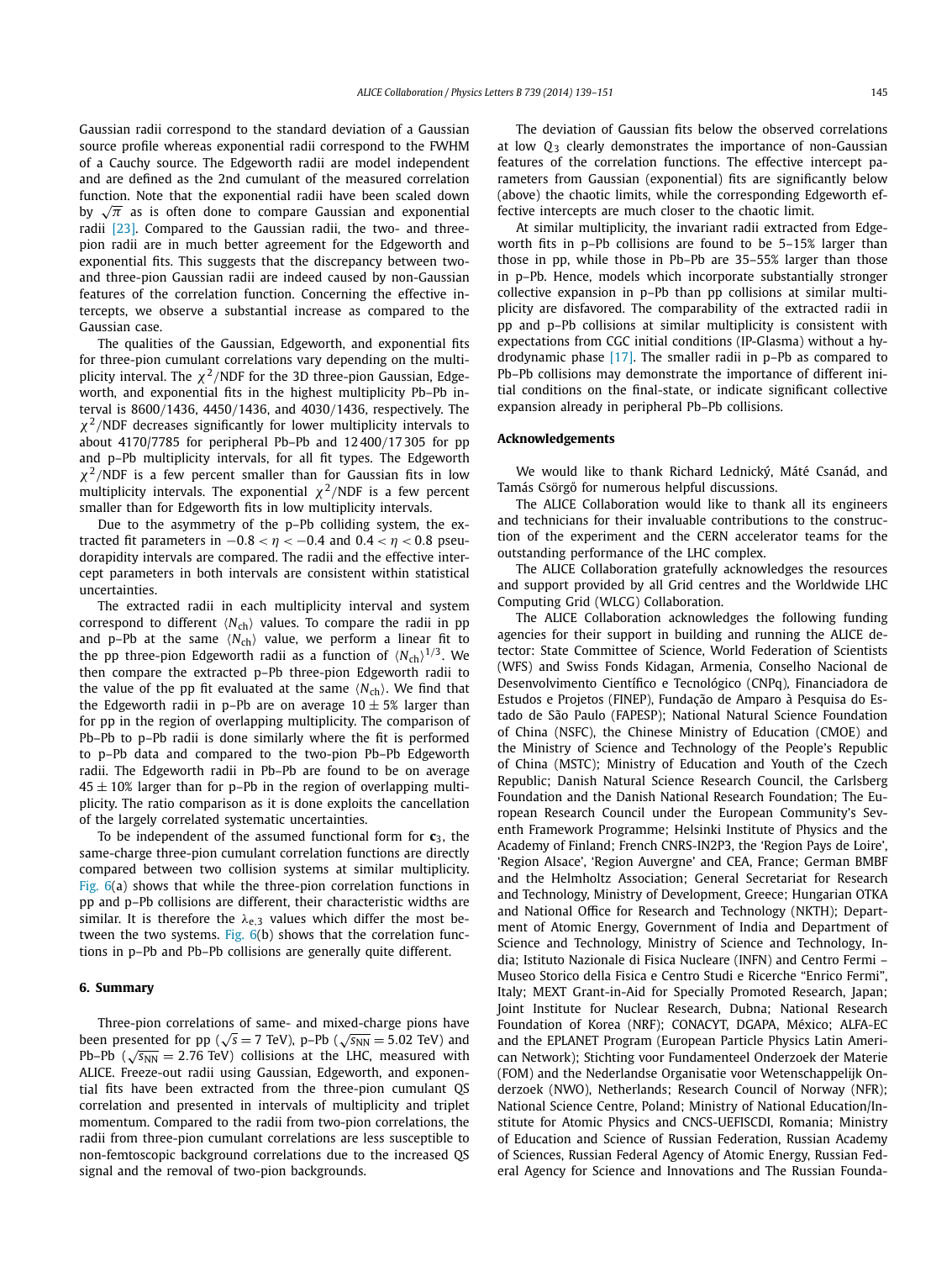<span id="page-7-0"></span>

Fig. 6. Comparisons of same-charge three-pion cumulant correlation functions at similar multiplicity for 0.16 <  $K_{T,3}$  < 0.3 GeV/c. Three points at low  $Q_3$  with large statistical uncertainties are not shown in the left panel.

tion for Basic Research; Ministry of Education of Slovakia; Department of Science and Technology, Republic of South Africa; CIEMAT, EELA, Ministerio de Economía y Competitividad (MINECO) of Spain, Xunta de Galicia (Consellería de Educación), CEADEN; Cubaenergía, Cuba; and IAEA (International Atomic Energy Agency); Swedish Research Council (VR) and Knut and Alice Wallenberg Foundation (KAW); Ukraine Ministry of Education and Science; United Kingdom Science and Technology Facilities Council (STFC); The U.S. Department of Energy, the United States National Science Foundation, the State of Texas, and the State of Ohio.

#### **References**

- [1] C. Salgado, et al., J. Phys. G 39 (2012) 015010, [arXiv:1105.3919.](http://refhub.elsevier.com/S0370-2693(14)00757-6/bib53616C6761646F3A323031317763s1)
- [2] CMS [Collaboration,](http://refhub.elsevier.com/S0370-2693(14)00757-6/bib434D533A32303132716Bs1) S. Chatrchyan, et al., Phys. Lett. B 718 (2013) 795, arXiv: [1210.5482.](http://refhub.elsevier.com/S0370-2693(14)00757-6/bib434D533A32303132716Bs1)
- [3] ALICE [Collaboration,](http://refhub.elsevier.com/S0370-2693(14)00757-6/bib4162656C65763A323031326F6C61s1) B. Abelev, et al., Phys. Lett. B 719 (2013) 29, arXiv: [1212.2001.](http://refhub.elsevier.com/S0370-2693(14)00757-6/bib4162656C65763A323031326F6C61s1)
- [4] ATLAS [Collaboration,](http://refhub.elsevier.com/S0370-2693(14)00757-6/bib4161643A32303132676C61s1) G. Aad, et al., Phys. Rev. Lett. 110 (2013) 182302, arXiv: [1212.5198.](http://refhub.elsevier.com/S0370-2693(14)00757-6/bib4161643A32303132676C61s1)
- [5] ATLAS [Collaboration,](http://refhub.elsevier.com/S0370-2693(14)00757-6/bib4161643A32303133666A61s1) G. Aad, et al., Phys. Lett. B 725 (2013) 60, arXiv: [1303.2084.](http://refhub.elsevier.com/S0370-2693(14)00757-6/bib4161643A32303133666A61s1)
- [6] CMS [Collaboration,](http://refhub.elsevier.com/S0370-2693(14)00757-6/bib4368617472636879616E3A323031336E6B61s1) S. Chatrchyan, et al., Phys. Lett. B 719 (2013) 29, arXiv: [1305.0609.](http://refhub.elsevier.com/S0370-2693(14)00757-6/bib4368617472636879616E3A323031336E6B61s1)
- [7] CMS Collaboration, S. Chatrchyan, et al., [arXiv:1307.3442,](http://refhub.elsevier.com/S0370-2693(14)00757-6/bib4368617472636879616E3A32303133657961s1) 2013.
- [8] ALICE [Collaboration,](http://refhub.elsevier.com/S0370-2693(14)00757-6/bib4162656C65763A32303133686161s1) B. Abelev, et al., Phys. Lett. B 728 (2014) 25, arXiv: [1307.6796.](http://refhub.elsevier.com/S0370-2693(14)00757-6/bib4162656C65763A32303133686161s1)
- [9] ALICE [Collaboration,](http://refhub.elsevier.com/S0370-2693(14)00757-6/bib4162656C65763A32303133777361s1) B. Abelev, et al., Phys. Lett. B 726 (2013) 164, arXiv: [1307.3237.](http://refhub.elsevier.com/S0370-2693(14)00757-6/bib4162656C65763A32303133777361s1)
- [10] ALICE [Collaboration,](http://refhub.elsevier.com/S0370-2693(14)00757-6/bib4162656C65763A32303133626C61s1) B. Abelev, et al., Phys. Lett. B 727 (2013) 371, arXiv: [1307.1094.](http://refhub.elsevier.com/S0370-2693(14)00757-6/bib4162656C65763A32303133626C61s1)
- [11] P. Bozek, W. Broniowski, Phys. Lett. B 718 (2013) 1557, [arXiv:1211.0845.](http://refhub.elsevier.com/S0370-2693(14)00757-6/bib426F7A656B3A323031326772s1)
- [12] P. Bozek, W. Broniowski, Phys. Rev. C 88 (2013) 014903, [arXiv:1304.3044.](http://refhub.elsevier.com/S0370-2693(14)00757-6/bib426F7A656B3A32303133756861s1)
- [13] G.Y. Qin, B. Müller, [arXiv:1306.3439,](http://refhub.elsevier.com/S0370-2693(14)00757-6/bib51696E3A32303133626861s1) 2013.
- [14] K. Dusling, R. Venugopalan, Phys. Rev. D 87 (2013) 054014, [arXiv:1211.3701.](http://refhub.elsevier.com/S0370-2693(14)00757-6/bib4475736C696E673A323031327779s1)
- [15] K. Dusling, R. Venugopalan, Phys. Rev. D 87 (2013) 094034, [arXiv:1302.7018.](http://refhub.elsevier.com/S0370-2693(14)00757-6/bib4475736C696E673A323031336F6961s1)
- [16] P. Bozek, W. Broniowski, Phys. Lett. B 720 (2013) 250, [arXiv:1301.3314.](http://refhub.elsevier.com/S0370-2693(14)00757-6/bib426F7A656B3A323031336466s1)
- [17] A. Bzdak, et al., Phys. Rev. C 87 (2013) 064906, [arXiv:1304.3403.](http://refhub.elsevier.com/S0370-2693(14)00757-6/bib427A64616B3A323031337A6D61s1)
- [18] G. [Goldhaber,](http://refhub.elsevier.com/S0370-2693(14)00757-6/bib476F6C6468616265723A313936307366s1) et al., Phys. Rev. 120 (1960) 300.
- [19] G. Kopylov, M. [Podgoretsky,](http://refhub.elsevier.com/S0370-2693(14)00757-6/bib4B6F70796C6F763A313937357270s1) Zh. Eksp. Teor. Fiz. 69 (1975) 414.
- [20] R. Lednicky, Phys. Part. Nucl. 40 (2009) 307, [arXiv:nucl-th/0501065.](http://refhub.elsevier.com/S0370-2693(14)00757-6/bib4C65646E69636B793A323030357462s1)
- [21] STAR [Collaboration,](http://refhub.elsevier.com/S0370-2693(14)00757-6/bib4164616D733A323030347963s1) J. Adams, et al., Phys. Rev. C 71 (2005) 044906, arXiv: [nucl-ex/0411036.](http://refhub.elsevier.com/S0370-2693(14)00757-6/bib4164616D733A323030347963s1)
- [22] M.A. Lisa, et al., Annu. Rev. Nucl. Part. Sci. 55 (2005) 357, [arXiv:nucl-ex/](http://refhub.elsevier.com/S0370-2693(14)00757-6/bib4C6973613A323030356464s1) [0505014.](http://refhub.elsevier.com/S0370-2693(14)00757-6/bib4C6973613A323030356464s1)
- [23] CMS [Collaboration,](http://refhub.elsevier.com/S0370-2693(14)00757-6/bib4B6861636861747279616E3A32303130756Es1) V. Khachatryan, et al., Phys. Rev. Lett. 105 (2010) 032001, [arXiv:1005.3294.](http://refhub.elsevier.com/S0370-2693(14)00757-6/bib4B6861636861747279616E3A32303130756Es1)
- [24] ALICE [Collaboration,](http://refhub.elsevier.com/S0370-2693(14)00757-6/bib41616D6F64743A323031306A6As1) K. Aamodt, et al., Phys. Rev. D 82 (2010) 052001, arXiv: [1007.0516.](http://refhub.elsevier.com/S0370-2693(14)00757-6/bib41616D6F64743A323031306A6As1)
- [25] CMS [Collaboration,](http://refhub.elsevier.com/S0370-2693(14)00757-6/bib4B6861636861747279616E3A323031316869s1) V. Khachatryan, et al., J. High Energy Phys. 1105 (2011) 029, [arXiv:1101.3518.](http://refhub.elsevier.com/S0370-2693(14)00757-6/bib4B6861636861747279616E3A323031316869s1)
- [26] ALICE [Collaboration,](http://refhub.elsevier.com/S0370-2693(14)00757-6/bib41616D6F64743A323031316B64s1) K. Aamodt, et al., Phys. Rev. D 84 (2011) 112004, arXiv: [1101.3665.](http://refhub.elsevier.com/S0370-2693(14)00757-6/bib41616D6F64743A323031316B64s1)
- [27] ALICE [Collaboration,](http://refhub.elsevier.com/S0370-2693(14)00757-6/bib41616D6F64743A323031316D72s1) K. Aamodt, et al., Phys. Lett. B 696 (2011) 328, arXiv: [1012.4035.](http://refhub.elsevier.com/S0370-2693(14)00757-6/bib41616D6F64743A323031316D72s1)
- [28] UA1-Minimum [Bias-Collaboration,](http://refhub.elsevier.com/S0370-2693(14)00757-6/bib4E65756D6569737465723A313939316271s1) N. Neumeister, et al., Phys. Lett. B 275 [\(1992\)](http://refhub.elsevier.com/S0370-2693(14)00757-6/bib4E65756D6569737465723A313939316271s1) 186.
- [29] NA44 Collaboration, I. Bearden, et al., Phys. Lett. B 517 (2001) 25, [arXiv:nucl-ex/](http://refhub.elsevier.com/S0370-2693(14)00757-6/bib4265617264656E3A323030316561s1) [0102013.](http://refhub.elsevier.com/S0370-2693(14)00757-6/bib4265617264656E3A323030316561s1)
- [30] OPAL [Collaboration,](http://refhub.elsevier.com/S0370-2693(14)00757-6/bib41636B657273746166663A313939387079s1) K. Ackerstaff, et al., Eur. Phys. J. C 5 (1998) 239, arXiv: [hep-ex/9806036.](http://refhub.elsevier.com/S0370-2693(14)00757-6/bib41636B657273746166663A313939387079s1)
- [31] DELPHI [Collaboration,](http://refhub.elsevier.com/S0370-2693(14)00757-6/bib41627265753A313939357371s1) P. Abreu, et al., Phys. Lett. B 355 (1995) 415.
- [32] L3 [Collaboration,](http://refhub.elsevier.com/S0370-2693(14)00757-6/bib4163686172643A323030326A61s1) P. Achard, et al., Phys. Lett. B 540 (2002) 185, arXiv:hep-ex/ [0206051.](http://refhub.elsevier.com/S0370-2693(14)00757-6/bib4163686172643A323030326A61s1)
- [33] U.W. Heinz, Q. Zhang, Phys. Rev. C 56 (1997) 426, [arXiv:nucl-th/9701023.](http://refhub.elsevier.com/S0370-2693(14)00757-6/bib4865696E7A3A313939376D72s1)
- [34] U.W. Heinz, A. Sugarbaker, Phys. Rev. C 70 (2004) 054908, [arXiv:nucl-th/](http://refhub.elsevier.com/S0370-2693(14)00757-6/bib4865696E7A3A323030347076s1) [0408056.](http://refhub.elsevier.com/S0370-2693(14)00757-6/bib4865696E7A3A323030347076s1)
- [35] R. [Weiner,](http://refhub.elsevier.com/S0370-2693(14)00757-6/bib5765696E65723A313938386A79s1) Phys. Lett. B 232 (1989) 278.
- [36] I. [Andreev,](http://refhub.elsevier.com/S0370-2693(14)00757-6/bib416E64726565763A313939327075s1) M. Plumer, R. Weiner, Int. J. Mod. Phys. A 8 (1993) 4577.
- [37] ALICE [Collaboration,](http://refhub.elsevier.com/S0370-2693(14)00757-6/bib41616D6F64743A323030387A7As1) K. Aamodt, et al., J. Instrum. 3 (2008) S08002.
- [38] ALICE [Collaboration,](http://refhub.elsevier.com/S0370-2693(14)00757-6/bib4162656C65763A32303133716F71s1) B. Abelev, et al., Phys. Rev. C 88 (2013) 044909, arXiv: [1301.4361.](http://refhub.elsevier.com/S0370-2693(14)00757-6/bib4162656C65763A32303133716F71s1)
- [39] ALICE [Collaboration,](http://refhub.elsevier.com/S0370-2693(14)00757-6/bib41616D6F64743A323031307062s1) K. Aamodt, et al., Phys. Rev. Lett. 105 (2010) 252301, arXiv: [1011.3916.](http://refhub.elsevier.com/S0370-2693(14)00757-6/bib41616D6F64743A323031307062s1)
- [40] J. Alme, et al., Nucl. Instrum. Methods Phys. Res., Sect. A, Accel. [Spectrom.](http://refhub.elsevier.com/S0370-2693(14)00757-6/bib416C6D653A323031306B65s1) Detect. Assoc. Equip. 622 (2010) 316, [arXiv:1001.1950.](http://refhub.elsevier.com/S0370-2693(14)00757-6/bib416C6D653A323031306B65s1)
- [41] ALICE Collaboration, B. Abelev, et al., [arXiv:1402.4476,](http://refhub.elsevier.com/S0370-2693(14)00757-6/bib4162656C65763A32303134666661s1) 2014.
- [42] ALICE [Collaboration,](http://refhub.elsevier.com/S0370-2693(14)00757-6/bib4162656C65763A32303133707161s1) B. Abelev, et al., Phys. Rev. C 89 (2014) 024911, arXiv: [1310.7808.](http://refhub.elsevier.com/S0370-2693(14)00757-6/bib4162656C65763A32303133707161s1)
- [43] T. [Sjostrand,](http://refhub.elsevier.com/S0370-2693(14)00757-6/bib536A6F737472616E643A323030367A61s1) S. Mrenna, P.Z. Skands, J. High Energy Phys. 0605 (2006) 026, [arXiv:hep-ph/0603175.](http://refhub.elsevier.com/S0370-2693(14)00757-6/bib536A6F737472616E643A323030367A61s1)
- [44] S. Roesler, R. Engel, J. Ranft, SLAC-PUB-8740, p. 1033, [arXiv:hep-ph/0012252,](http://refhub.elsevier.com/S0370-2693(14)00757-6/bib526F65736C65723A323030306865s1) [2000.](http://refhub.elsevier.com/S0370-2693(14)00757-6/bib526F65736C65723A323030306865s1)
- [45] X.N. Wang, M. [Gyulassy,](http://refhub.elsevier.com/S0370-2693(14)00757-6/bib57616E673A31393931687461s1) Phys. Rev. D 44 (1991) 3501.
- [46] R. Engel, Z. Phys. C 66 [\(1995\)](http://refhub.elsevier.com/S0370-2693(14)00757-6/bib456E67656C3A313939347673s1) 203.
- [47] Z.W. Lin, et al., Phys. Rev. C 72 (2005) 064901, [arXiv:nucl-th/0411110.](http://refhub.elsevier.com/S0370-2693(14)00757-6/bib4C696E3A32303034656Es1)
- [48] M. [Bowler,](http://refhub.elsevier.com/S0370-2693(14)00757-6/bib426F776C65723A313939317678s1) Phys. Lett. B 270 (1991) 69.
- [49] Y. [Sinyukov,](http://refhub.elsevier.com/S0370-2693(14)00757-6/bib53696E79756B6F763A313939386663s1) et al., Phys. Lett. B 432 (1998) 248.
- [50] R. Lednicky, M. [Podgoretsky,](http://refhub.elsevier.com/S0370-2693(14)00757-6/bib4C65646E69636B793A313937396967s1) Sov. J. Nucl. Phys. 30 (1979) 432.
- [51] T. Csorgo, B. Lorstad, J. Zimanyi, Z. Phys. C 71 (1996) 491, [arXiv:hep-ph/](http://refhub.elsevier.com/S0370-2693(14)00757-6/bib43736F72676F3A31393934696Es1) [9411307.](http://refhub.elsevier.com/S0370-2693(14)00757-6/bib43736F72676F3A31393934696Es1)
- [52] A. Kisiel, et al., Comput. Phys. Commun. 174 (2006) 669, [arXiv:nucl-th/0504047.](http://refhub.elsevier.com/S0370-2693(14)00757-6/bib4B697369656C3A32303035686Es1)
- [53] M. Chojnacki, et al., Comput. Phys. Commun. 183 (2012) 746, [arXiv:1102.0273.](http://refhub.elsevier.com/S0370-2693(14)00757-6/bib43686F6A6E61636B693A323031316862s1)
- [54] T. [Csorgo,](http://refhub.elsevier.com/S0370-2693(14)00757-6/bib43736F72676F3A323030307066s1) S. Hegyi, Phys. Lett. B 489 (2000) 15.
- [55] S. Akkelin, R. Lednicky, Y. [Sinyukov,](http://refhub.elsevier.com/S0370-2693(14)00757-6/bib416B6B656C696E3A323030316E64s1) Phys. Rev. C 65 (2002) 064904, arXiv: [nucl-th/0107015.](http://refhub.elsevier.com/S0370-2693(14)00757-6/bib416B6B656C696E3A323030316E64s1)
- [56] WA98 [Collaboration,](http://refhub.elsevier.com/S0370-2693(14)00757-6/bib416767617277616C3A323030306578s1) M. Aggarwal, et al., Phys. Rev. Lett. 85 (2000) 2895, arXiv: [hep-ex/0008018.](http://refhub.elsevier.com/S0370-2693(14)00757-6/bib416767617277616C3A323030306578s1)
- [57] STAR [Collaboration,](http://refhub.elsevier.com/S0370-2693(14)00757-6/bib4164616D733A323030337664s1) J. Adams, et al., Phys. Rev. Lett. 91 (2003) 262301, arXiv: [nucl-ex/0306028.](http://refhub.elsevier.com/S0370-2693(14)00757-6/bib4164616D733A323030337664s1)
- [58] M. Plumer, L. [Razumov,](http://refhub.elsevier.com/S0370-2693(14)00757-6/bib506C756D65723A313939326175s1) R. Weiner, Phys. Lett. B 286 (1992) 335.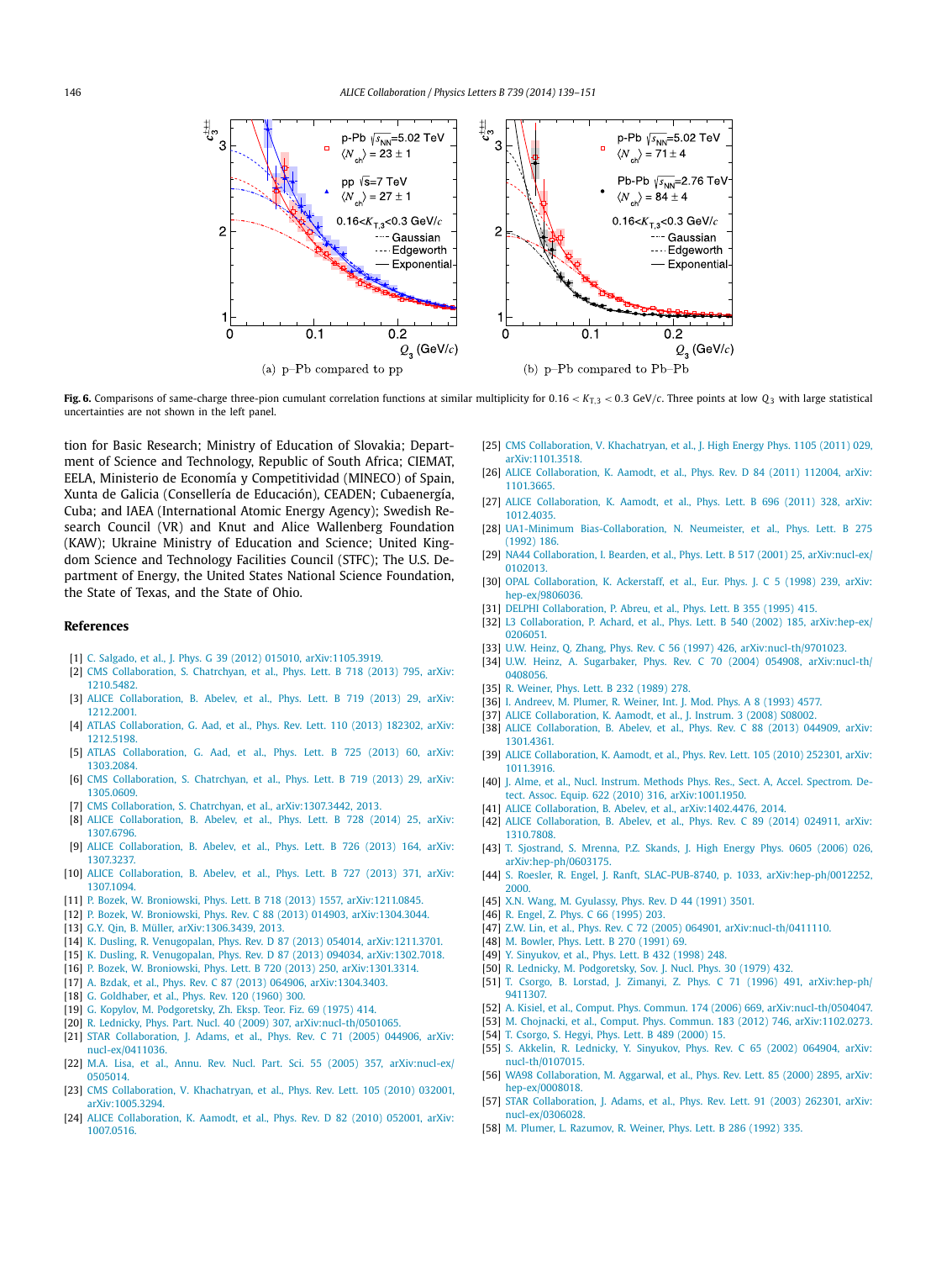#### <span id="page-8-0"></span>**ALICE Collaboration**

B. Abelev <sup>bq</sup>, J. A[da](#page-12-0)m <sup>ak</sup>, D. Adamová <sup>by</sup>, M.M. Aggarwal <sup>cc</sup>, M. Agnello da,[cj,](#page-11-0) A. Agostinelli<sup>z</sup>, N. Agrawal [ar,](#page-11-0) Z. Ahammed <sup>dt</sup>, N. Ahmad <sup>[r](#page-10-0)</sup>, I. Ahmed <sup>o</sup>, S.U. Ahn <sup>bj</sup>, S.A. Ahn <sup>bj</sup>, I. Aimo <sup>[da](#page-12-0),cj</sup>, S. Aiola <sup>dy</sup>, M. Ajaz <sup>o</sup>, A. Akindinov <sup>[ba](#page-11-0)</sup>, S.N. Alam [dt,](#page-12-0) D. Aleksandrov <sup>cp</sup>, B. Alessandro [da,](#page-12-0) D. A[l](#page-10-0)exandre Cr, A. Alici <sup>l,cu</sup>, A. Alkin [c,](#page-10-0) J. Alme [ai,](#page-11-0) T. Alt [am,](#page-11-0) S. Altinpinar <sup>[q](#page-10-0)</sup>, I. Altsybeev [ds,](#page-12-0) C. Alves Garcia Prado [di,](#page-12-0) C. Andrei [bt,](#page-11-0) A. Andronic [cm,](#page-11-0) V. Anguelov<sup>ci</sup>, J. Anielski <sup>aw</sup>, T. Antičić<sup>cn</sup>, F. Antinori<sup>cx</sup>, P. Antonioli<sup>cu</sup>, L. Aphecetche [dc](#page-12-0), H. Appelshäuser [av,](#page-11-0) N. Arbor [bm](#page-11-0), S. Arcelli<sup> z</sup>, N. Armesto P, R. Arnaldi [da,](#page-12-0) T. Aronsson [dy,](#page-12-0) I.C. Arsene [cm,](#page-11-0) M. Arslandok [av,](#page-11-0) A. Augustinus [ah,](#page-11-0) R. Averbeck [cm,](#page-11-0) T.C. Awes [bz,](#page-11-0) M.D. Azmi [ce,](#page-11-0) M. Bach [am,](#page-11-0) A. Badalà [cw,](#page-11-0) Y.W. Baek [bl](#page-11-0),[an,](#page-11-0) S. Bagnasco [da,](#page-12-0) R. Bailhache [av,](#page-11-0) R. Bala <sup>cf</sup>, A. Baldisseri<sup>n</sup>, F. Baltasar Dos Santos Pedrosa [ah](#page-11-0), R.C. Baral <sup>bd</sup>, R. Barbera <sup>aa</sup>, F. Barile <sup>ae</sup>, G.G. Barnaföldi <sup>dx</sup>, L.S. Barnby <sup>cr</sup>, V. Barret <sup>bl</sup>, J. Bartke <sup>df</sup>, M. Basile <sup>z</sup>, N. Bastid <s[u](#page-10-0)p>bl</sup>, S. Basu <sup>dt</sup>, B. Bathen <sup>aw</sup>, G. Batigne <sup>dc</sup>, B. Batyunya <sup>bi</sup>, P.C. Batzing <sup>u</sup>, C. Baumann <sup>av</sup>, I.G. Bearden by, H. Beck [av](#page-11-0), C. Bedda <sup>cj</sup>, N.K. Behera [ar,](#page-11-0) I. Belikov [ax,](#page-11-0) F. Bellini <sup>z</sup>, R. Bellwied [dk,](#page-12-0) E. Belmont-Moreno  $^{bg}$ , R. Belmont [dw,](#page-12-0) V. Belyaev [br,](#page-11-0) G. Bencedi [dx,](#page-12-0) S. Beole [y,](#page-10-0) I. Berceanu [bt,](#page-11-0) A. Bercuci bt, Y. Berdnikov <sup>[ca](#page-11-0),[i](#page-12-0)</sup>, D. Berenyi <sup>dx</sup>, M.E. Berger <sup>ch</sup>, R.A. Bertens <sup>az</sup>, D. Berzano <sup>y</sup>, L. Betev <sup>ah</sup>, A. Bhasin <sup>cf</sup>, I.R. Bhat <sup>cf</sup>, A.K. Bhati <sup>cc</sup>, B. Bhattacharjee <sup>ao</sup>, J. Bhom <sup>dp</sup>, L. Bianchi <sup>y</sup>, N. Bianchi <sup>bn</sup>, C. Bianchin <sup>az</sup>, J. Bielčík <sup>ak</sup>, J. Bielčíková <sup>[by](#page-11-0)</sup>, A. Bilandzic <sup>bv</sup>, S. Bjelogrlic <sup>[az](#page-11-0)</sup>, F. Blanco <sup>[j](#page-10-0)</sup>, D. Blau <sup>cp</sup>, C. Blume <sup>[av](#page-11-0)</sup>, F. Bock <sup>[ci](#page-11-0),bp</sup>, A. Bogdanov <sup>br</sup>, H. Bøggild <sup>bv</sup>, M. Bogolyubsky <sup>db</sup>, F.V. Böhmer <sup>ch</sup>, L. Boldizsár <sup>[dx](#page-12-0)</sup>, M. Bombara <sup>al</sup>, J. Book <sup>av</sup>, H. Borel <sup>n</sup>, A. Borissov <sup>[cl](#page-11-0),dw</sup>, F. Bossú <sup>bh</sup>, M. Botje <sup>[bw](#page-11-0)</sup>, E. Botta <sup>y</sup>, S. Böttger <sup>au</sup>, P. Braun-Munzinger <sup>cm</sup>, M. Bregant [di,](#page-12-0) T. Breitner [au,](#page-11-0) T.A. Broker [av](#page-11-0), T.A. Browning [ck,](#page-11-0) M. Broz [ak,](#page-11-0) E. Bruna [da,](#page-12-0) G.E. Bruno [ae,](#page-11-0) D. Budnikov<sup>co</sup>, H. Buesching [av](#page-11-0), S. Bufalino [da,](#page-12-0) P. Buncic [ah,](#page-11-0) O. Busch [ci,](#page-11-0) Z. Buthelezi <sup>bh</sup>, D. Caffarri [ab,](#page-11-0) X. Cai <sup>g</sup>, H. Caines <sup>dy</sup>, L. Calero Diaz <sup>bn</sup>, A. Caliva <sup>az</sup>, E. Calvo Villar <sup>cs</sup>, P. Camerini <sup>x</sup>, F. Carena <sup>ah</sup>, W. Carena <sup>ah</sup>, J. Castillo Castellanos <sup>n</sup>, E.A.R. Casula <sup>w</sup>, V. Catanescu <sup>bt</sup>, C. Cavicchioli <sup>ah</sup>, C. Ceballos Sanchez <sup>[i](#page-10-0)</sup>, J. Cepila <sup>[ak](#page-11-0)</sup>, P. Cerello <sup>da</sup>, B. Chang <sup>dl</sup>, S. Chapeland <sup>[ah](#page-11-0)</sup>, J.L. Charvet <sup>n</sup>, S. Chattopadhyay  $\text{d}^t$ , S. Chattopadhyay  $\text{d}^q$ , V. Chelnokov  $\text{d}^c$ , M. Cherney  $\text{d}^b$ , C. Cheshkov  $\text{d}^r$ , B. Cheynis  $\text{d}^r$ , V. Chibante Barroso [ah,](#page-11-0) D.D. Chinellato [dk,](#page-12-0) P. Chochula ah, M. Chojnacki [bv,](#page-11-0) S. Choudhury [dt,](#page-12-0) P. Christakoglou [bw,](#page-11-0) C.H. Christensen [bv,](#page-11-0) P. Christiansen  $\frac{df}{dr}$ , T. Chujo  $\frac{dp}{dr}$ , S.U. Chung <sup>cl</sup>, C. Cicalo <sup>cv</sup>, L. Cifare[l](#page-10-0)li<sup>1, z</sup>, F. Cindolo <sup>cu</sup>, J. Cleymans <sup>ce</sup>, F. Colamaria <sup>ae</sup>, D. Colella <sup>ae</sup>, A. Collu <sup>w</sup>, M. Colocci<sup> z</sup>, G. Conesa Balbastre  $b$ m, Z. Conesa del Valle [at,](#page-11-0) M.E. Connors  $d$ y, J.G. Contreras [k](#page-10-0), T.M. Cormier  $d$ w, Y. Corrales Morales <sup>[y](#page-10-0)</sup>, P. Cortese <sup>ad</sup>, I. Cortés Maldonado <sup>[b](#page-10-0)</sup>, M.R. Cosentino [di,](#page-12-0) F. Costa <sup>ah</sup>, P. Crochet <sup>bl</sup>, R. Cruz Albino <sup>k</sup>, E. Cuautle <sup>bf</sup>, L. Cunqueiro <sup>bn</sup>, A. Dainese <sup>cx</sup>, R. Dang <sup>g</sup>, A. Danu <sup>be</sup>, D. Das <sup>cq</sup>, I. Das <sup>at</sup>, K. Das <sup>cq</sup>, S. Das <sup>d</sup>, A. Dash <sup>dj</sup>, S. Dash <sup>ar</sup>, S. De <sup>[dt](#page-12-0)</sup>, H. Delagrange <sup>[dc](#page-12-0),[ii](#page-12-0)</sup>, A. Deloff <sup>bs</sup>, E. Dénes <sup>[dx](#page-12-0)</sup>, G. D'Erasmo <sup>ae</sup>, A. De Caro <sup>[ac](#page-11-0), I</sup>, G. de Cata[l](#page-10-0)do <sup>ct</sup>, J. de Cuveland <sup>am</sup>, A. De Falco <sup>[w](#page-10-0)</sup>, D. De Gruttola <sup>ac, I</sup>, N. De Marco <sup>da</sup>, S. De Pasquale <sup>ac</sup>, R. de Rooi[j](#page-10-0) <sup>az</sup>, M.A. Diaz Corchero <sup>j</sup>, T. Dietel <sup>[aw](#page-11-0)</sup>, P. Dillenseger <sup>av</sup>, R. Divià <sup>ah</sup>, D. Di Bari <sup>ae</sup>, S. Di Liberto <sup>cy</sup>, A. Di Mauro <sup>ah</sup>, P. Di Nezza <sup>bn</sup>, Ø. Djuvsland <sup>q</sup>, A. Dobrin <sup>az</sup>, T. Dobrowolski [bs,](#page-11-0) D. Domenicis Gimenez [di,](#page-12-0) B. Dönigus [av](#page-11-0), O. Dordic [u,](#page-10-0) S. Dørheim [ch,](#page-11-0) A.K. Dubey [dt,](#page-12-0) A. Dubla [az,](#page-11-0) L. Ducroux [dr](#page-12-0), P. Dupieux [bl,](#page-11-0) A.K. Dutta Majumdar [cq,](#page-11-0) R.J. Ehlers [dy,](#page-12-0) D. Elia [ct,](#page-11-0) H. Engel [au,](#page-11-0) B. Erazmus [ah](#page-11-0), [dc](#page-12-0), H.A. Erdal [ai,](#page-11-0) D. Eschweiler [am,](#page-11-0) B. Espagnon [at,](#page-11-0) M. Esposito [ah,](#page-11-0) M. Estienne [dc,](#page-12-0) S. Esumi [dp,](#page-12-0) D. Evans <sup>[cr](#page-11-0)</sup>, S. Evdokimov <sup>db</sup>, D. Fabris <sup>cx</sup>, J. Faivre <sup>bm</sup>, D. Falchieri<sup> z</sup>, A. Fantoni <sup>bn</sup>, M. Fasel <sup>ci</sup>, D. Fehlker <sup>q</sup>, L. Feldkamp <sup>[aw](#page-11-0)</sup>, D. Felea <sup>be</sup>, A. Feliciello <sup>[da](#page-12-0)</sup>, G. Feofilov <sup>ds</sup>, J. Ferencei <sup>[by](#page-11-0)</sup>, A. Fernández Téllez <sup>b</sup>, E.G. Ferreiro <sup>p</sup>, A. Ferretti <sup>y</sup>, A. Festanti <sup>ab</sup>, J. Figiel <sup>[df](#page-12-0)</sup>, M.A.S. Figueredo <sup>[dm](#page-12-0)</sup>, S. Filchagin <sup>co</sup>, D. Finogeev <sup>[ay](#page-11-0)</sup>, F.M. Fionda [ae,](#page-11-0) E.M. Fiore ae, E. Floratos [cd,](#page-11-0) M. Floris [ah,](#page-11-0) S. Foertsch [bh,](#page-11-0) P. Foka [cm,](#page-11-0) S. Fokin [cp,](#page-11-0) E. Fragiacomo <sup>cz</sup>, A. Francescon [ah](#page-11-0),[ab,](#page-11-0) U. Frankenfeld [cm,](#page-11-0) U. Fuchs [ah,](#page-11-0) C. Furget [bm](#page-11-0), M. Fusco Girard [ac,](#page-11-0) J.J. Gaardhøje <sup>[bv](#page-11-0)</sup>, M. Gagliardi <sup>y</sup>, A.M. Gago <sup>cs</sup>, M. Gallio <sup>y</sup>, D.R. Gangadharan <sup>[bp](#page-11-0),[s](#page-10-0)</sup>, P. Ganoti <sup>[bz](#page-11-0)</sup>, C. Garabatos [cm,](#page-11-0) E. Garcia-Solis [m,](#page-10-0) C. Gargiulo [ah,](#page-11-0) I. Garishvili [bq,](#page-11-0) J. Gerhard [am,](#page-11-0) M. Germain [dc,](#page-12-0) A. Gheata ah, M. Gheata [ah](#page-11-0), [be,](#page-11-0) B. Ghidini [ae,](#page-11-0) P. Ghosh <sup>dt</sup>, S.K. Ghosh <sup>d</sup>, P. Gianotti <sup>bn</sup>, P. Giubellino [ah,](#page-11-0) E. Gladysz-Dziadus <sup>df</sup>, P. Glässel <sup>ci</sup>, A. Gomez Ramirez <sup>au</sup>, P. González-Zamora <sup>[j](#page-10-0)</sup>, S. Gorbunov <sup>am</sup>, L. Görlich <sup>df</sup>, S. Gotovac <sup>de</sup>, L.K. Graczykowski <sup>[dv](#page-12-0)</sup>, A. Grelli <sup>az</sup>, A. Grigoras <sup>ah</sup>, C. Grigoras <sup>ah</sup>, V. Grigoriev <sup>br</sup>, A. Grigoryan<sup>a</sup>, S. Grigoryan [bi,](#page-11-0) B. Grinyov<sup>c</sup>, N. Grion<sup>cz</sup>, J.F. Grosse-Oetringhaus [ah,](#page-11-0) J.-Y. Grossiord [dr,](#page-12-0) R. Grosso [ah,](#page-11-0) F. Guber [ay](#page-11-0), R. Guernane [bm,](#page-11-0) B. Guerzoni<sup>z</sup>, M. Guilbaud [dr,](#page-12-0) K. Gulbr[a](#page-10-0)ndsen by, H. Gulkanyan a, M. Gumbo <sup>ce</sup>, T. Gunji <sup>do</sup>, A. Gupta <sup>cf</sup>, R. Gupta <sup>cf</sup>, K.H. Khan <sup>o</sup>, R. Haake <sup>[aw](#page-11-0)</sup>, Ø. Haaland <sup>q</sup>, C. Hadjidakis <sup>at</sup>, M. Haiduc <sup>be</sup>, H. Hamagaki <sup>do</sup>, G. Hamar <sup>[dx](#page-12-0)</sup>, L.D. Hanratty <sup>cr</sup>, A. Hansen <sup>[bv](#page-11-0)</sup>, J.W. Harris <sup>dy</sup>, H. Hartmann <sup>am</sup>, A. Harton [m,](#page-10-0) D. Hatzifotiadou [cu,](#page-11-0) S. Hayashi [do,](#page-12-0) S.T. Heckel [av](#page-11-0), M. Heide [aw](#page-11-0), H. Helstrup [ai,](#page-11-0) A. Herghelegiu [bt,](#page-11-0)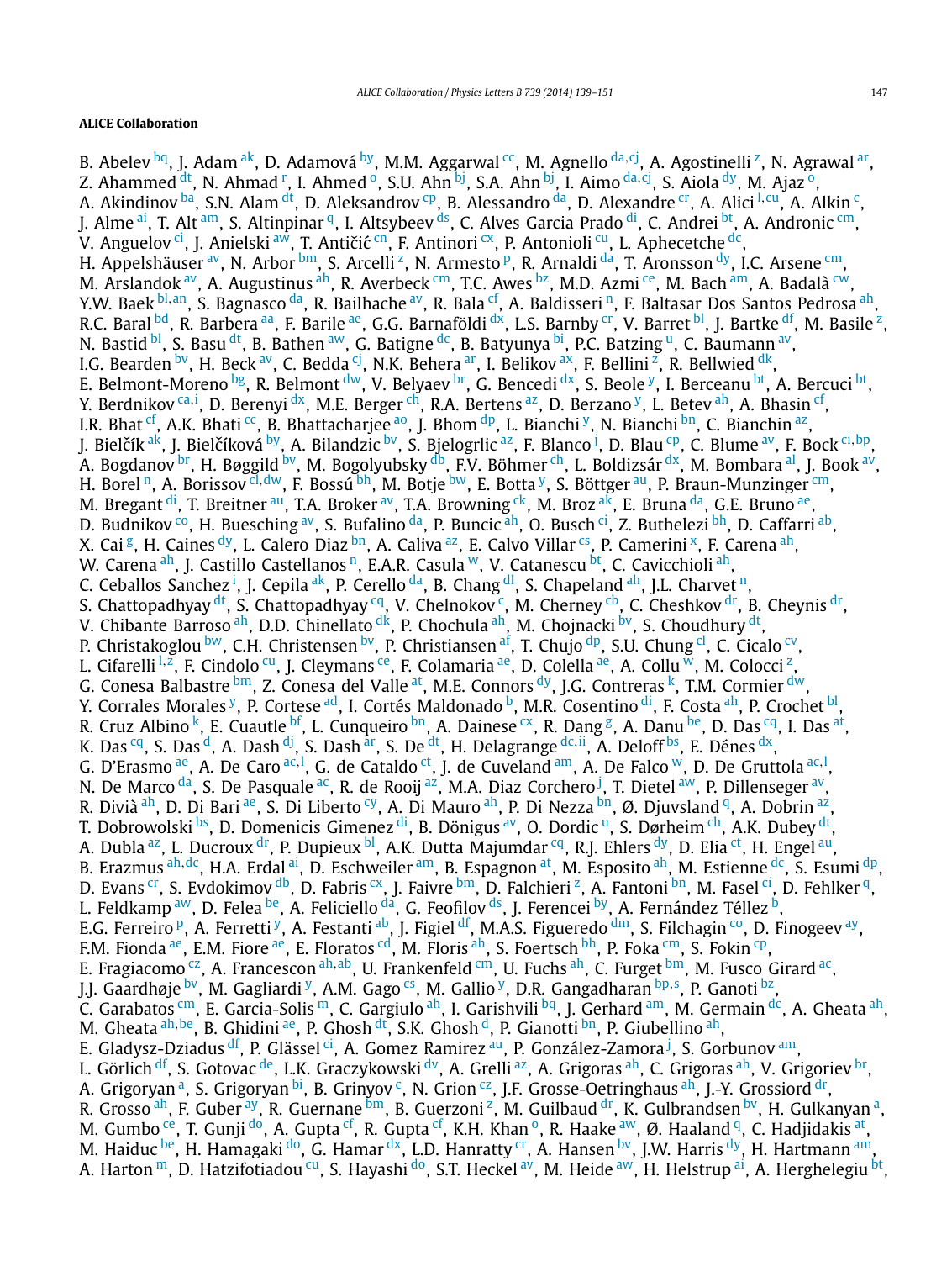G. Herrera Corral [k,](#page-10-0) B.A. Hess  $\frac{dg}{dg}$ , K.F. Hetland  $\frac{di}{dg}$ , B. Hippolyte  $\frac{dx}{dg}$ , J. Hladky  $\frac{bc}{g}$ , P. Hristov  $\frac{dh}{dg}$ , M. Huang q. T.J. Humanic <[s](#page-10-0)up>s</sup>, D. Hu[t](#page-10-0)ter <sup>am</sup>, D.S. Hwang <sup>t</sup>, R. Ilkaev <sup>co</sup>, I. Ilkiv <sup>bs</sup>, M. Inaba <sup>[dp](#page-12-0)</sup>, G.M. Innocenti <sup>y</sup>, C. Ionita <sup>ah</sup>, M. Ippolitov <sup>cp</sup>, M. I[r](#page-10-0)fan <sup>r</sup>, M. Ivanov <sup>cm</sup>, V. Ivanov <sup>ca</sup>, A. Jachołkowski <sup>aa</sup>, P.M. Jacobs <sup>bp</sup>, C. Jahnke <sup>di</sup>, H.J. Jang <sup>bj</sup>, M.A. Janik <sup>[dv](#page-12-0)</sup>, P.H.S.Y. Jayarathna <sup>[dk](#page-12-0)</sup>, S. Jena <sup>dk</sup>, R.T. Jimenez Bustamante <sup>bf</sup>, P.G. Jones <sup>cr</sup>, H. Jung <sup>an</sup>, A. Jusko <sup>cr</sup>, V. Kadyshevskiy <sup>bi</sup>, S. Kalcher <sup>am</sup>, P. Kalinak <sup>bb</sup>, A. Kalweit <sup>ah</sup>, J. Kamin <sup>[av](#page-11-0)</sup>, J.H. Kang [dz,](#page-12-0) V. Kaplin [br,](#page-11-0) S. Kar [dt,](#page-12-0) A. Karasu Uysal [bk,](#page-11-0) O. Karavichev [ay,](#page-11-0) T. Karavicheva ay, E. Karpechev ay, U. Kebschull <sup>au</sup>, R. Keidel <sup>ea</sup>, M.M. Khan <sup>[r](#page-10-0),iii</sup>, P. Khan <sup>cq</sup>, S.A. Khan <sup>dt</sup>, A. Khanzadeev <sup>ca</sup>, Y. Kharlov <sup>db</sup>, B. Kileng <sup>ai</sup>, B. Kim <sup>dz</sup>, D.W. Kim <sup>[bj](#page-11-0), an</sup>, D.J. Kim <sup>dl</sup>, J.S. Kim <sup>an</sup>, M. Kim <sup>an</sup>, M. Kim <sup>dz</sup>, S. Kim <sup>[t](#page-10-0)</sup>, T. Kim <sup>dz</sup>, S. Kirsch <sup>[am](#page-11-0)</sup>, I. Kisel <sup>am</sup>, S. Kiselev <sup>ba</sup>, A. Kisiel <sup>dv</sup>, G. Kiss <sup>dx</sup>, J.L. Klay <sup>[f](#page-10-0)</sup>, J. Klein <sup>ci</sup>, C. Klein-Bösing <sup>aw</sup>, A. Kluge <sup>ah</sup>, M.L. Knichel <sup>cm</sup>, A.G. Knospe <sup>dg</sup>, C. Kobdaj <sup>[ah,](#page-11-0)dd</sup>, M.K. Köhler <sup>cm</sup>, T. Kollegger <sup>am</sup>, A. Kolojvari <sup>ds</sup>, V. Kondratiev <sup>[ds](#page-12-0)</sup>, N. Kondratyeva <sup>br</sup>, A. Konevskikh <sup>ay</sup>, V. Kovalenko <sup>ds</sup>, M. Kowalski <sup>df</sup>, S. Kox <sup>bm</sup>, G. Koyithatta Meethaleveedu <sup>ar</sup>, J. Kral <sup>dl</sup>, I. Králik <sup>bb</sup>, F. Kramer <sup>av</sup>, A. Kravčáková <sup>al</sup>, M. Krelina <sup>ak</sup>, M. Kretz <sup>am</sup>, M. Krivda <sup>[cr](#page-11-0),bb</sup>, F. Krizek <sup>by</sup>, E. Kryshen <sup>ah</sup>, M. Krzewicki <sup>cm</sup>, V. Kučera <sup>by</sup>, Y. Kucheriaev <sup>[cp](#page-11-0),[ii](#page-12-0)</sup>, T. Kugathasan <sup>ah</sup>, C. Kuhn <sup>ax</sup>, P.G. Kuijer <sup>bw</sup>, I. Kulakov <sup>av</sup>, J. Kumar <sup>ar</sup>, P. Kurashvili <sup>bs</sup>, A. Kurepin <sup>[ay](#page-11-0)</sup>, A.B. Kurepin <sup>ay</sup>, A. Kuryakin<sup>co</sup>, S. Kushpil <sup>[by](#page-11-0)</sup>, M.J. Kweon [ci,](#page-11-0) Y. Kwon [dz,](#page-12-0) P. Ladron de Guevara <sup>bf</sup>, C. Lagana Fernandes <sup>di</sup>, I. Lakomov <sup>at</sup>, R. Langoy <sup>du</sup>, C. Lara <sup>[au](#page-11-0)</sup>, A. Lardeux <sup>[dc](#page-12-0)</sup>, A. Lattuca <sup>y</sup>, S.L. La Pointe <sup>[az](#page-11-0)</sup>, P. La Rocca <sup>aa</sup>, R. Lea <sup>x</sup>, G.R. Lee <sup>cr</sup>, I. Legrand <sup>ah</sup>, J. Lehnert <sup>[av](#page-11-0)</sup>, R.C. Lemmon <sup>bx</sup>, V. Lenti <sup>ct</sup>, E. Leogrande <sup>az</sup>, M. Leoncino <sup>y</sup>, I. León Monzón <sup>dh</sup>, P. Lévai <sup>dx</sup>, S. Li <sup>[g](#page-10-0),bl</sup>, J. Lien <sup>du</sup>, R. Lietava <sup>cr</sup>, S. Lindal <sup>u</sup>, V. Linden[s](#page-10-0)truth <sup>am</sup>, C. Lippmann <sup>cm</sup>, M.A. Lisa <sup>s</sup>, H.M. Ljunggren <sup>af</sup>, D.F. Lodato <sup>az</sup>, P.I. Loenne <sup>q</sup>, V.R. Loggins <sup>dw</sup>, V. Loginov <sup>br</sup>, D. Lohner <sup>ci</sup>, C. Loizides <sup>bp</sup>, X. Lopez <sup>[bl](#page-11-0)</sup>, E. López Torres <sup>[i](#page-10-0)</sup>, X.-G. Lu <sup>[ci](#page-11-0)</sup>, P. Luettig [av,](#page-11-0) M. Lunardon [ab,](#page-11-0) G. Luparello [az,](#page-11-0) C. Luzzi [ah,](#page-11-0) R. Ma [dy,](#page-12-0) A. Maevskaya [ay,](#page-11-0) M. Mager ah, D.P. Mahapatra [bd,](#page-11-0) S.M. Mahmood [u,](#page-10-0) A. Maire [ci,](#page-11-0) R.D. Majka [dy,](#page-12-0) M. Malaev [ca,](#page-11-0) I. Maldonado Cervantes [bf,](#page-11-0) L. Malinina <sup>[bi](#page-11-0),iv</sup>, D. Mal'Kevich <sup>ba</sup>, P. Malzacher <sup>cm</sup>, A. Mamonov <sup>co</sup>, L. Manceau <sup>[da](#page-12-0)</sup>, V. Manko <sup>cp</sup>, F. Manso <sup>bl</sup>, V. Manzari <sup>ct</sup>, M. Marchisone <sup>[bl](#page-11-0),y</sup>, J. Mareš <sup>bc</sup>, G.V. Margagliotti <sup>[x](#page-10-0)</sup>, A. Margotti <sup>[cu](#page-11-0)</sup>, A. Marín <sup>cm</sup>, C. Markert <sup>dg</sup>, M. Marquard [av,](#page-11-0) I. Martashvili [dn,](#page-12-0) N.A. Martin [cm,](#page-11-0) P. Martinengo [ah,](#page-11-0) M.I. Martínez [b,](#page-10-0) G. Martínez García [dc,](#page-12-0) J. Martin Blanco <sup>dc</sup>, Y. Martynov<sup>c</sup>, A. Mas <sup>dc</sup>, S. Masciocchi <sup>cm</sup>, M. Masera <sup>y</sup>, A. Masoni <sup>cv</sup>, L. Massacrier <sup>dc</sup>, A. Mastroserio <sup>ae</sup>, A. Matyja <sup>df</sup>, C. Mayer <sup>df</sup>, J. Mazer <sup>dn</sup>, M.A. Mazzoni <sup>cy</sup>, F. Meddi <sup>[v](#page-10-0)</sup>, A. Menchaca-Rocha <sup>bg</sup>, J. Mercado Pérez [ci,](#page-11-0) M. Meres [aj,](#page-11-0) Y. Miake [dp,](#page-12-0) K. Mikhaylov [bi](#page-11-0)*,*[ba,](#page-11-0) L. Milano [ah,](#page-11-0) J. Milosevic [u](#page-10-0)*,*[v,](#page-12-0) A. Mischke [az,](#page-11-0) A.N. Mishra <sup>as</sup>, D. Miśkowiec <sup>cm</sup>, J. Mitra <sup>dt</sup>, C.M. Mitu <sup>be</sup>, J. Mlynarz <sup>dw</sup>, N. Mohammadi <sup>az</sup>, B. Mohanty <sup>[bu](#page-11-0),dt</sup>, L. Molnar <sup>[ax](#page-11-0)</sup>, L. Montaño Zetina <sup>k</sup>, E. Montes <sup>[j](#page-10-0)</sup>, M. Morando <sup>ab</sup>, D.A. Moreira De Godoy <sup>[di](#page-12-0)</sup>, S. Moretto <sup>[ab](#page-11-0)</sup>, A. Morreale <sup>dl</sup>, A. Morsch <sup>ah</sup>, V. Muccifora <sup>bn</sup>, E. Mudnic <sup>de</sup>, D. Mühlheim <sup>aw</sup>, S. Muhuri <sup>dt</sup>, M. Mukherjee <sup>dt</sup>, H. Müller <sup>ah</sup>, M.G. Munhoz <sup>di</sup>, S. Murray <sup>ce</sup>, L. Musa <sup>ah</sup>, J. Musinsky <sup>bb</sup>, B.K. Nandi <sup>ar</sup>, R. Nania <sup>cu</sup>, E. Nappi <sup>ct</sup>, C. Nattrass [dn,](#page-12-0) K. Nayak <sup>bu</sup>, T.K. Nayak <sup>[dt](#page-12-0)</sup>, S. Nazarenko <sup>co</sup>, A. Nedosekin <sup>ba</sup>, M. Nicassio [cm,](#page-11-0) M. Niculescu [ah](#page-11-0), [be,](#page-11-0) B.S. Nielsen by, S. Nikolaev [cp,](#page-11-0) S. Nikulin cp, V. Nikulin <sup>ca</sup>, B.S. Nilsen [cb,](#page-11-0) F. Noferini <sup>I,cu</sup>, P. Nomokonov <sup>bi</sup>, G. Nooren <sup>az</sup>, A. Nyanin <sup>cp</sup>, J. Nystrand <sup>q</sup>, H. Oesch[l](#page-10-0)er <sup>ci</sup>, S. Oh <sup>dy</sup>, S.K. Oh<sup>[an](#page-11-0),[vi](#page-12-0)</sup>, A. Okatan <sup>bk</sup>, L. Olah <sup>dx</sup>, J. Oleniacz <sup>dv</sup>, A.C. Oliveira Da Silva <sup>di</sup>, J. Onderwaater <sup>[cm](#page-11-0)</sup>, C. Oppedisano [da,](#page-12-0) A. Ortiz Velasquez [af,](#page-11-0) A. Oskarsson af, J. Otwinowski [cm](#page-11-0), K. Oyama [ci](#page-11-0), P. Sahoo [as,](#page-11-0) Y. Pachmayer <sup>ci</sup>, M. Pachr <sup>ak</sup>, P. Pagano <sup>ac</sup>, G. Paić <sup>bf</sup>, F. Painke <sup>[am](#page-11-0)</sup>, C. Pajares <sup>p</sup>, S.K. Pal <sup>dt</sup>, A. Palmeri <sup>cw</sup>, D. Pant [ar,](#page-11-0) V. Papikyan [a,](#page-10-0) G.S. Pappalardo [cw,](#page-11-0) P. Pareek [as,](#page-11-0) W.J. Park [cm,](#page-11-0) S. Parmar [cc](#page-11-0), A. Passfeld [aw](#page-11-0), D.I. Patalakha [db,](#page-12-0) V. Paticchio <sup>ct</sup>, B. Paul <sup>cq</sup>, T. Pawlak <sup>dv</sup>, T. Peitzmann <sup>[az](#page-11-0)</sup>, H. Pereira Da Costa<sup>n</sup>, E. Pereira De Oliveira Filho [di,](#page-12-0) D. Peresunko <sup>cp</sup>, C.E. Pérez Lara [bw,](#page-11-0) A. Pesci <sup>cu</sup>, V. Peskov <sup>av</sup>, Y. Pestov <sup>e</sup>, V. Petráček [ak,](#page-11-0) M. Petran ak, M. Petris [bt,](#page-11-0) M. Petrovici bt, C. Petta [aa,](#page-11-0) S. Piano <sup>cz</sup>, M. Pikna [aj,](#page-11-0) P. Pillot <sup>dc</sup>, O. Pinazza <sup>[cu](#page-11-0),ah</sup>, L. Pinsky <sup>dk</sup>, D.B. Piyarathna <sup>dk</sup>, M. Płoskoń <sup>bp</sup>, M. Planinic <sup>[dq](#page-12-0),cn</sup>, J. Pluta <sup>dv</sup>, S. Pochybova <sup>dx</sup>, P.L.M. Podesta-Lerma <sup>[dh](#page-12-0)</sup>, M.G. Poghosyan <sup>ah</sup>, E.H.O. Pohjoisaho <sup>ap</sup>, B. Polichtchouk <sup>db</sup>, N. Poljak <sup>cn</sup>, A. Pop <sup>bt</sup>, S. Porteboeuf-Houssais <sup>bl</sup>, J. Porter <sup>bp</sup>, B. Potukuchi <sup>cf</sup>, S.K. Prasad <sup>dw</sup>, R. Preghenella <sup>[cu](#page-11-0), I</sup>, F. Prino <sup>da</sup>, C.A. Pruneau <sup>dw</sup>, I. Pshenichnov <sup>[ay](#page-11-0)</sup>, G. Puddu <sup>w</sup>, P. Pujahari <sup>dw</sup>, V. Punin <sup>co</sup>, J. Putschke [dw](#page-12-0), H. Qvigstad <sup>u</sup>, A. Rachevski <sup>cz</sup>, S. Raha <sup>d</sup>, J. Rak <sup>dl</sup>, A. Rakotozafindrabe <sup>n</sup>, L. Ramello <sup>ad</sup>, R. Raniwala <sup>cg</sup>, S. Raniwala <sup>cg</sup>, S.S. Räsänen <sup>ap</sup>, B.T. Rascanu [av,](#page-11-0) D. Rathee <sup>cc</sup>, A.W. Rauf <sup>o</sup>, V. Razazi <sup>w</sup>, K.F. Read [dn,](#page-12-0) J.S. Real [bm,](#page-11-0) K. Redlich [bs](#page-11-0), [vii,](#page-12-0) R.J. Reed [dy,](#page-12-0) A. Rehman [q,](#page-10-0) P. Reichelt [av,](#page-11-0) M. Reicher [az,](#page-11-0) F. Reidt [ah](#page-11-0), R. Renfordt [av,](#page-11-0) A.R. Reolon [bn,](#page-11-0) A. Reshetin av, F. Rettig [am,](#page-11-0) J.-P. Revol [ah,](#page-11-0) K. Reygers [ci,](#page-11-0) V. Riabov [ca,](#page-11-0) R.A. Ricci <sup>bo</sup>, T. Richert [af,](#page-11-0) M. Richter <sup>u</sup>, P. Riedler <sup>ah</sup>, W. Riegler <sup>ah</sup>, F. Riggi <sup>aa</sup>, A. Rivetti <sup>da</sup>, E. Rocco <sup>az</sup>, M. Rodríguez Cahuantzi<sup>b</sup>, A. Rodriguez Manso [bw,](#page-11-0) K. Røed <sup>u</sup>, E. Rogochaya <sup>[bi](#page-11-0)</sup>, S. Rohni <sup>cf</sup>, D. Rohr [am,](#page-11-0)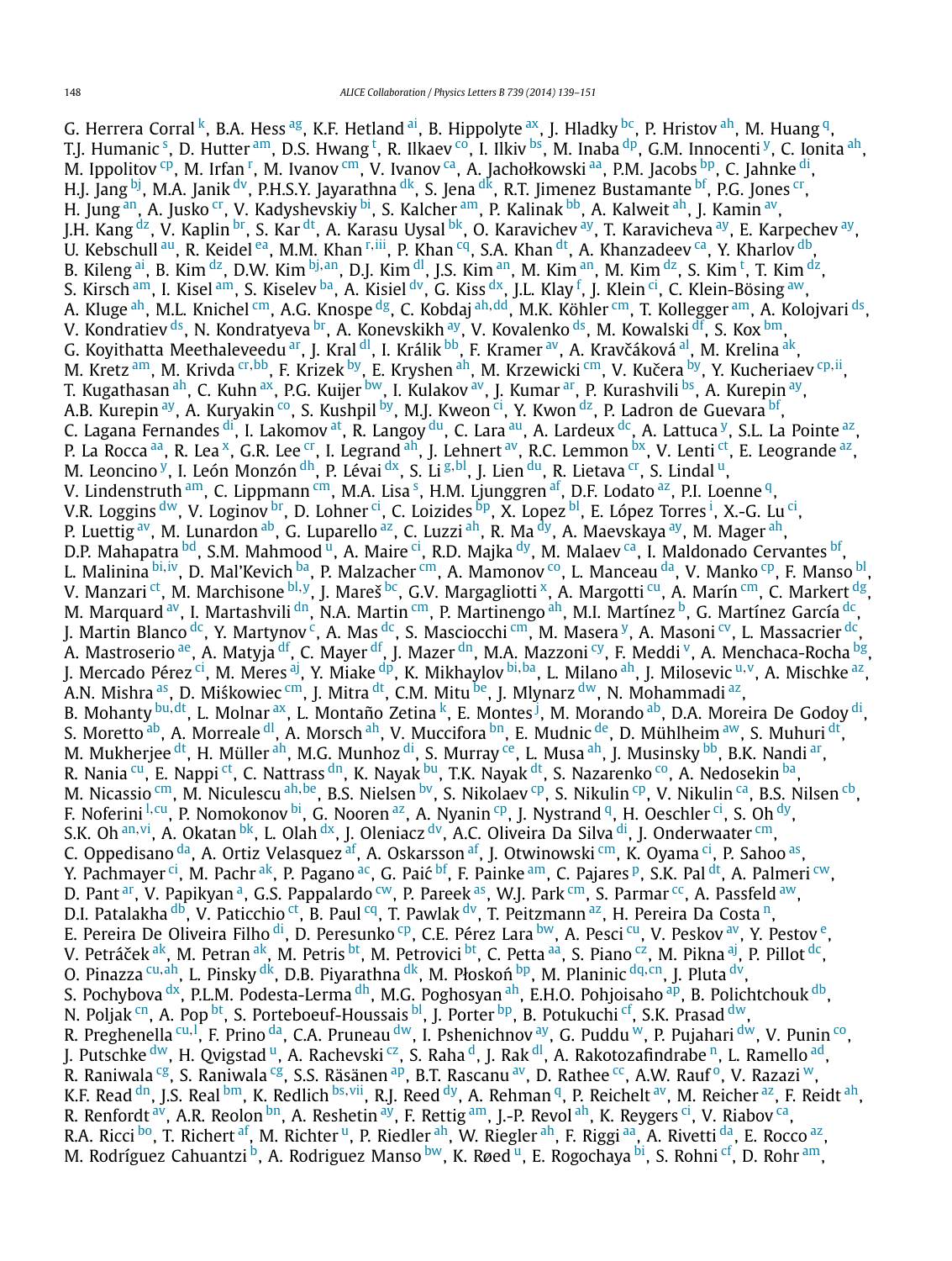<span id="page-10-0"></span>D. Röhrich <sup>q</sup>, R. Romita <sup>bx</sup>, F. Ronchetti <sup>bn</sup>, P. Rosnet <sup>bl</sup>, A. Rossi <sup>ah</sup>, F. Roukoutakis <sup>cd</sup>, A. Roy <sup>as</sup>, C. Roy <sup>ax</sup>, P. Roy <sup>cq</sup>, A.J. Rubio Montero <sup>j</sup>, R. Rui <sup>x</sup>, R. Russo <sup>y</sup>, E. Ryabinkin <sup>cp</sup>, Y. Ryabov <sup>ca</sup>, A. Rybicki <sup>df</sup>, S. Sadovsky <sup>db</sup>, K. Šafařík<sup>ah</sup>, B. Sahlmuller <sup>[av](#page-11-0)</sup>, R. Sahoo <sup>[as](#page-11-0)</sup>, P.K. Sahu <sup>bd</sup>, J. Saini <sup>dt</sup>, S. Sakai <sup>bp</sup>, C.A. Salgado <sup>p</sup>, J. Salzwedel <sup>s</sup>, S. Sambyal <sup>cf</sup>, V. Samsonov <sup>ca</sup>, X. Sanchez Castro <sup>ax</sup>, F.J. Sánchez Rodríguez <sup>dh</sup>, L. Šándor <sup>bb</sup>, A. Sandoval [bg,](#page-11-0) M. Sano [dp](#page-12-0), G. Santagati [aa,](#page-11-0) D. Sarkar [dt,](#page-12-0) E. Scapparone [cu,](#page-11-0) F. Scarlassara [ab,](#page-11-0) R.P. Scharenberg <sup>ck</sup>, C. Schiaua [bt](#page-11-0), R. Schicker [ci,](#page-11-0) C. Schmidt [cm,](#page-11-0) H.R. Schmidt <sup>ag</sup>, S. Schuchmann av J. Schukraft <sup>ah</sup>, M. Schulc <sup>[ak](#page-11-0)</sup>, T. Schuster <sup>[dy](#page-12-0)</sup>, Y. Schutz <sup>[dc](#page-12-0), ah</sup>, K. Schwarz <sup>[cm](#page-11-0)</sup>, K. Schweda <sup>cm</sup>, G. Scioli <sup>[z](#page-11-0)</sup>, E. Scomparin <sup>da</sup>, R. Scott <sup>dn</sup>, G. Segato <sup>ab</sup>, J.E. Seger <sup>cb</sup>, Y. Sekiguchi <sup>do</sup>, I. Selyuzhenkov <sup>cm</sup>, J. Seo <sup>cl</sup>, E. Serradilla <sup>j</sup>*,*[bg](#page-11-0), A. Sevcenco [be,](#page-11-0) A. Shabetai [dc,](#page-12-0) G. Shabratova [bi,](#page-11-0) R. Shahoyan [ah,](#page-11-0) A. Shangaraev [db,](#page-12-0) N. Sharma <sup>dn</sup>, S. Sharma <sup>cf</sup>, K. Shigaki <sup>aq</sup>, K. Shtejer <sup>y</sup>, Y. Sibiriak <sup>[cp](#page-11-0)</sup>, S. Siddhanta <sup>cv</sup>, T. Siemiarczuk <sup>bs</sup>, D. Silvermyr <sup>bz</sup>, C. Silvestre <sup>[bm](#page-11-0)</sup>, G. Simatovic <sup>dq</sup>, R. Singaraju <sup>dt</sup>, R. Singh <sup>cf</sup>, S. Singha <sup>[dt,](#page-12-0) bu</sup>, V. Singhal <sup>[dt](#page-12-0)</sup>, B.C. Sinha [dt,](#page-12-0) T. Sinha <sup>cq</sup>, B. Sitar [aj](#page-11-0), M. Sitta [ad,](#page-11-0) T.B. Skaali <sup>u</sup>, K. Skjerdal q, M. Slupecki [dl,](#page-12-0) N. Smirnov [dy,](#page-12-0) R.J.M. Snellings <sup>az</sup>, C. Søgaard <sup>af</sup>, R. Soltz <sup>bq</sup>, J. Song <sup>cl</sup>, M. Song <sup>dz</sup>, F. Soramel <sup>ab</sup>, S. Sorensen [dn,](#page-12-0) M. Spacek <sup>ak</sup>, I. Sputowska <sup>df</sup>, M. Spyropoulou-Stassinaki <sup>[cd](#page-11-0)</sup>, B.K. Srivastava <sup>ck</sup>, J. Stachel <sup>ci</sup>, I. Stan <sup>be</sup>, G. Stefanek <sup>bs</sup>, M. Steinpreis <sup>s</sup>, E. Stenlund <sup>af</sup>, G. Steyn <sup>bh</sup>, J.H. Stiller <sup>ci</sup>, D. Stocco <sup>dc</sup>, M. Stolpovskiy <sup>db</sup>, P. Strmen [aj,](#page-11-0) A.A.P. Suaide [di,](#page-12-0) T. Sugitate [aq,](#page-11-0) C. Suire [at](#page-11-0), M. Suleymanov<sup>o</sup>, R. Sultanov <sup>ba</sup>, M. Šumbera <sup>by</sup>, T. Susa <sup>cn</sup>, T.J.M. Symons <sup>bp</sup>, A. Szabo [aj,](#page-11-0) A. Szanto de Toledo <sup>di</sup>, I. Szarka aj, A. Szczepankiewicz <sup>ah</sup>, M. Szymanski [dv,](#page-12-0) J. Takahashi [dj,](#page-12-0) M.A. Tangaro [ae,](#page-11-0) J.D. Tapia Takaki <sup>i</sup>*,*[at](#page-11-0)*,*[viii,](#page-12-0) A. Tarantola Peloni [av,](#page-11-0) A. Tarazona Martinez [ah,](#page-11-0) M.G. Tarzila [bt,](#page-11-0) A. Tauro ah, G. Tejeda Muñoz b, A. Telesca ah, C. Terrevoli <sup>w</sup>, J. Thäder <sup>cm</sup>, D. Thomas <sup>az</sup>, R. Tieulent <sup>dr</sup>, A.R. Timmins <sup>dk</sup>, A. Toia <sup>cx</sup>, H. Torii <sup>do</sup>, V. Trubnikov <sup>c</sup>, W.H. Trzaska <sup>[dl](#page-12-0)</sup>, T. Tsuji <sup>do</sup>, A. Tumkin <sup>co</sup>, R. Turrisi <sup>cx</sup>, T.S. Tveter <sup>u</sup>, J. Ulery <sup>[av](#page-11-0)</sup>, K. Ullaland <sup>q</sup>, A. Uras <sup>dr</sup>, G.L. Usai <sup>w</sup>, M. Vajzer <sup>by</sup>, M. Vala <sup>[bb](#page-11-0),[bi](#page-11-0)</sup>, L. Valencia Palomo <sup>[bl](#page-11-0),at</sup>, S. Vallero <sup>ci</sup>, P. Vande Vyvre <sup>ah</sup>, L. Vannucci <sup>bo</sup>, J. Van Der Maarel <sup>az</sup>, J.W. Van Hoorne <sup>[ah](#page-11-0)</sup>, M. van Leeuwen <sup>az</sup>, A. Vargas <sup>b</sup>, M. Vargyas <sup>dl</sup>, R. Varma <sup>ar</sup>, M. Vasileiou <sup>cd</sup>, A. Vasiliev <sup>cp</sup>, V. Vechernin <sup>ds</sup>, M. Veldhoen <sup>az</sup>, A. Velure <sup>q</sup>, M. Venaruzzo <sup>x,bo</sup>, E. Vercellin <sup>y</sup>, S. Vergara Limón <sup>b</sup>, R. Vernet <sup>h</sup>, M. Verweij <sup>dw</sup>, L. Vickovic <sup>de</sup>, G. Viesti <sup>ab</sup>, J. Viinikainen <sup>dl</sup>, Z. Vilakazi <sup>bh</sup>, O. Villalobos Baillie <sup>cr</sup>, A. Vinogradov <sup>cp</sup>, L. Vinogradov <sup>[ds](#page-12-0)</sup>, Y. Vinogradov <sup>[co](#page-11-0)</sup>, T. Virgili <sup>[ac](#page-11-0)</sup>, Y.P. Viyogi <sup>dt</sup>, A. Vodopyanov <sup>bi</sup>, M.A. Völkl <sup>ci</sup>, K. Voloshin <sup>ba</sup>, S.A. Voloshin <sup>dw</sup>, G. Volpe <sup>ah</sup>, B. von Haller <sup>ah</sup>, I. Vorobyev <sup>ds</sup>, D. Vranic <sup>[cm](#page-11-0),[ah](#page-11-0)</sup>, J. Vrláková <sup>al</sup>, B. Vulpescu <sup>bl</sup>, A. Vyushin <sup>co</sup>, B. Wagner <sup>q</sup>, J. Wagner <sup>cm</sup>, V. Wagner <sup>ak</sup>, M. Wang <sup>g,dc</sup>, Y. Wang <sup>ci</sup>, D. Watanabe <sup>dp</sup>, M. Weber <sup>dk</sup>, J.P. Wessels <sup>[aw](#page-11-0)</sup>, U. Westerhoff <sup>aw</sup>, J. Wiechula [ag,](#page-11-0) J. Wikne u, M. Wilde [aw](#page-11-0), G. Wilk [bs,](#page-11-0) J. Wilkinson [ci,](#page-11-0) M.C.S. Williams [cu,](#page-11-0) B. Windelband ci, M. Winn  $\text{ci}$ , C. Xiang  $\text{g}$ , C.G. Yaldo  $\text{dw}$ , Y. Yamaguchi  $\text{do}$ , H. Yang  $\text{az}$ , P. Yang  $\text{g}$ , S. Yang  $\text{q}$ , S. Yano  $\text{aq}$ , S. Yasnopolskiy <sup>cp</sup>, J. Yi [cl,](#page-11-0) Z. Yin g, I.-K. Yoo cl, I. Yushmanov <sup>cp</sup>, V. Zaccolo <sup>bv</sup>, C. Zach <sup>ak</sup>, A. Zaman <sup>o</sup>, C. Zampolli <sup>cu</sup>, S. Zaporozhets <sup>bi</sup>, A. Zarochentsev [ds,](#page-12-0) P. Závada [bc,](#page-11-0) N. Zaviyalov <sup>co</sup>, H. Zbroszczyk [dv](#page-12-0), I.S. Zgura <sup>be</sup>, M. Zhalov <sup>ca</sup>, H. Zhang <sup>g</sup>, X. Zhang <sup>[bp](#page-11-0), g</sup>, Y. Zhang <sup>g</sup>, C. Zhao <sup>u</sup>, N. Zhigareva <sup>ba</sup>, D. Zhou <sup>g</sup>, F. Zhou <sup>g</sup>, Y. Zhou <sup>az</sup>, Zhuo Zhou <sup>q</sup>, H. Zhu <sup>g</sup>, J. Zhu <sup>g</sup>, X. Zhu <sup>g</sup>, A. Zichichi <sup>1, z</sup>, A. Zimmermann [ci,](#page-11-0) M.B. Zimmermann [ah](#page-11-0), [aw,](#page-11-0) G. Zinovjev<sup>c</sup>, Y. Zoccarato [dr,](#page-12-0) M. Zyzak [av](#page-11-0)

<sup>a</sup> *A.I. Alikhanyan National Science Laboratory (Yerevan Physics Institute) Foundation, Yerevan, Armenia*

- <sup>g</sup> *Central China Normal University, Wuhan, China*
- <sup>h</sup> *Centre de Calcul de l'IN2P3, Villeurbanne, France*

- <sup>j</sup> *Centro de Investigaciones Energéticas Medioambientales y Tecnológicas (CIEMAT), Madrid, Spain*
- <sup>k</sup> *Centro de Investigación y de Estudios Avanzados (CINVESTAV), Mexico City and Mérida, Mexico*
- <sup>l</sup> *Centro Fermi – Museo Storico della Fisica e Centro Studi e Ricerche "Enrico Fermi", Rome, Italy*
- <sup>m</sup> *Chicago State University, Chicago, United States*
- <sup>n</sup> *Commissariat à l'Energie Atomique, IRFU, Saclay, France*
- <sup>o</sup> *COMSATS Institute of Information Technology (CIIT), Islamabad, Pakistan*
- <sup>p</sup> Departamento de Física de Partículas and IGFAE, Universidad de Santiago de Compostela, Santiago de Compostela, Spain
- <sup>q</sup> *Department of Physics and Technology, University of Bergen, Bergen, Norway*
- <sup>r</sup> *Department of Physics, Aligarh Muslim University, Aligarh, India*
- <sup>s</sup> *Department of Physics, Ohio State University, Columbus, OH, United States*
- <sup>t</sup> *Department of Physics, Sejong University, Seoul, South Korea*
- <sup>u</sup> *Department of Physics, University of Oslo, Oslo, Norway*
- <sup>v</sup> *Dipartimento di Fisica dell'Università 'La Sapienza' and Sezione INFN Rome, Italy*
- <sup>w</sup> *Dipartimento di Fisica dell'Università and Sezione INFN, Cagliari, Italy*
- <sup>x</sup> *Dipartimento di Fisica dell'Università and Sezione INFN, Trieste, Italy*

<sup>b</sup> *Benemérita Universidad Autónoma de Puebla, Puebla, Mexico*

<sup>c</sup> *Bogolyubov Institute for Theoretical Physics, Kiev, Ukraine*

<sup>&</sup>lt;sup>d</sup> Bose Institute, Department of Physics and Centre for Astroparticle Physics and Space Science (CAPSS), Kolkata, India

<sup>e</sup> *Budker Institute for Nuclear Physics, Novosibirsk, Russia*

<sup>f</sup> *California Polytechnic State University, San Luis Obispo, CA, United States*

<sup>i</sup> *Centro de Aplicaciones Tecnológicas y Desarrollo Nuclear (CEADEN), Havana, Cuba*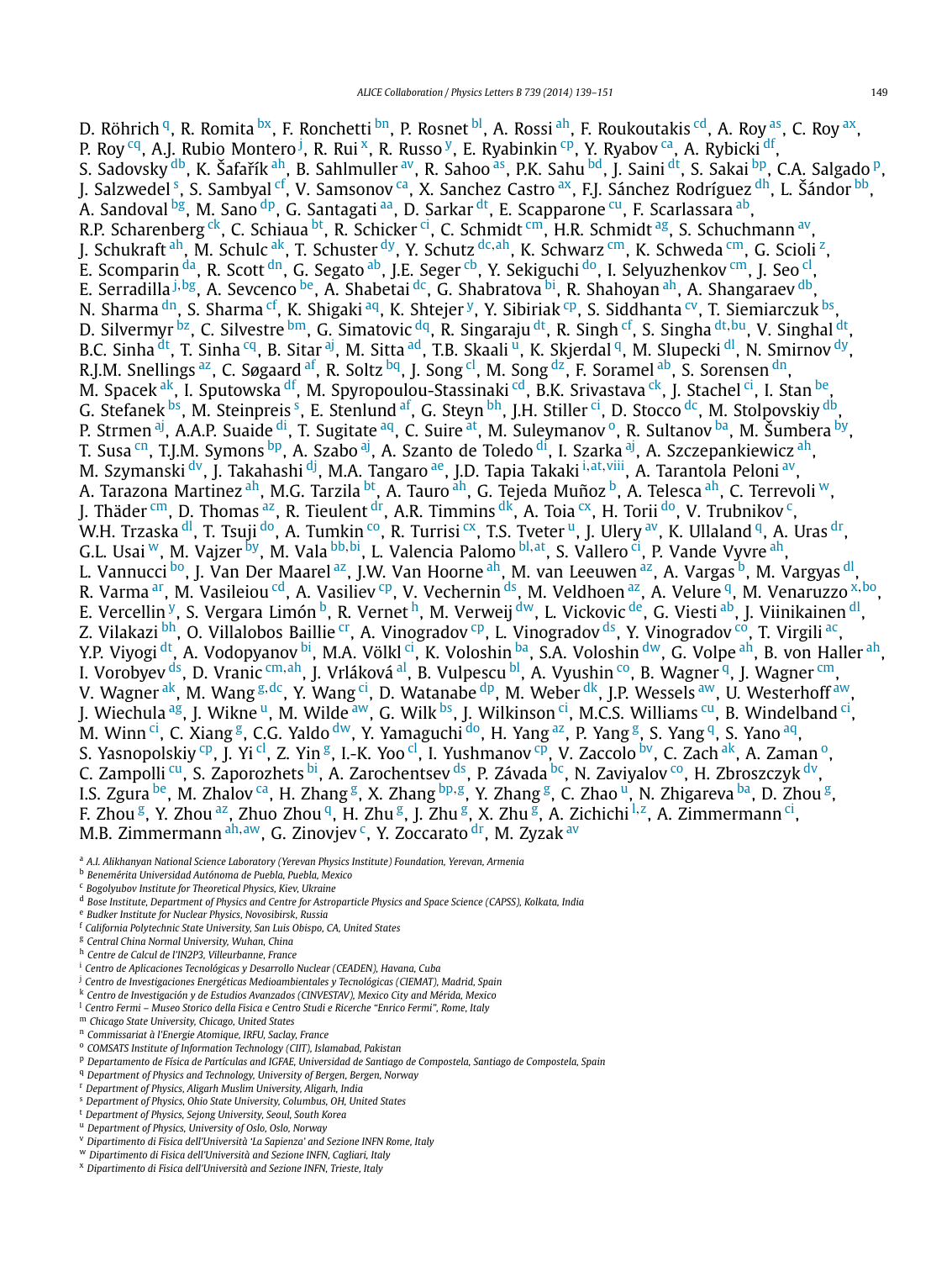<span id="page-11-0"></span><sup>y</sup> *Dipartimento di Fisica dell'Università and Sezione INFN, Turin, Italy*

- <sup>z</sup> *Dipartimento di Fisica e Astronomia dell'Università and Sezione INFN, Bologna, Italy*
- aa *Dipartimento di Fisica e Astronomia dell'Università and Sezione INFN, Catania, Italy*
- ab *Dipartimento di Fisica e Astronomia dell'Università and Sezione INFN, Padova, Italy*
- ac *Dipartimento di Fisica 'E.R. Caianiello' dell'Università and Gruppo Collegato INFN, Salerno, Italy*
- ad Dipartimento di Scienze e Innovazione Tecnologica dell'Università del Piemonte Orientale and Gruppo Collegato INFN, Alessandria, Italy
- ae *Dipartimento Interateneo di Fisica 'M. Merlin' and Sezione INFN, Bari, Italy*
- af *Division of Experimental High Energy Physics, University of Lund, Lund, Sweden*
- ag *Eberhard Karls Universität Tübingen, Tübingen, Germany*
- ah *European Organization for Nuclear Research (CERN), Geneva, Switzerland*
- ai *Faculty of Engineering, Bergen University College, Bergen, Norway*
- aj *Faculty of Mathematics, Physics and Informatics, Comenius University, Bratislava, Slovakia*
- ak *Faculty of Nuclear Sciences and Physical Engineering, Czech Technical University in Prague, Prague, Czech Republic*
- al *Faculty of Science, P.J. Šafárik University, Košice, Slovakia*
- am *Frankfurt Institute for Advanced Studies, Johann Wolfgang Goethe-Universität Frankfurt, Frankfurt, Germany*
- an *Gangneung-Wonju National University, Gangneung, South Korea*
- ao *Gauhati University, Department of Physics, Guwahati, India*
- ap *Helsinki Institute of Physics (HIP), Helsinki, Finland*
- aq *Hiroshima University, Hiroshima, Japan*
- ar *Indian Institute of Technology Bombay (IIT), Mumbai, India*
- as *Indian Institute of Technology Indore, Indore (IITI), India*
- at *Institut de Physique Nucléaire d'Orsay (IPNO), Université Paris-Sud, CNRS-IN2P3, Orsay, France*
- au *Institut für Informatik, Johann Wolfgang Goethe-Universität Frankfurt, Frankfurt, Germany*
- av *Institut für Kernphysik, Johann Wolfgang Goethe-Universität Frankfurt, Frankfurt, Germany*
- aw *Institut für Kernphysik, Westfälische Wilhelms-Universität Münster, Münster, Germany*
- ax *Institut Pluridisciplinaire Hubert Curien (IPHC), Université de Strasbourg, CNRS-IN2P3, Strasbourg, France*
- ay *Institute for Nuclear Research, Academy of Sciences, Moscow, Russia*
- az *Institute for Subatomic Physics of Utrecht University, Utrecht, Netherlands*
- ba *Institute for Theoretical and Experimental Physics, Moscow, Russia*
- bb *Institute of Experimental Physics, Slovak Academy of Sciences, Košice, Slovakia*
- bc *Institute of Physics, Academy of Sciences of the Czech Republic, Prague, Czech Republic*
- bd *Institute of Physics, Bhubaneswar, India*
- be *Institute of Space Science (ISS), Bucharest, Romania*
- bf *Instituto de Ciencias Nucleares, Universidad Nacional Autónoma de México, Mexico City, Mexico*
- bg *Instituto de Física, Universidad Nacional Autónoma de México, Mexico City, Mexico*
- bh *iThemba LABS, National Research Foundation, Somerset West, South Africa*
- bi *Joint Institute for Nuclear Research (JINR), Dubna, Russia*
- bj *Korea Institute of Science and Technology Information, Daejeon, South Korea*
- bk *KTO Karatay University, Konya, Turkey*
- bl *Laboratoire de Physique Corpusculaire (LPC), Clermont Université, Université Blaise Pascal, CNRS-IN2P3, Clermont-Ferrand, France*
- bm *Laboratoire de Physique Subatomique et de Cosmologie, Université Grenoble-Alpes, CNRS-IN2P3, Grenoble, France*
- bn *Laboratori Nazionali di Frascati, INFN, Frascati, Italy*
- bo *Laboratori Nazionali di Legnaro, INFN, Legnaro, Italy*
- bp *Lawrence Berkeley National Laboratory, Berkeley, CA, United States*
- bq *Lawrence Livermore National Laboratory, Livermore, CA, United States*
- br *Moscow Engineering Physics Institute, Moscow, Russia*
- bs *National Centre for Nuclear Studies, Warsaw, Poland*
- bt *National Institute for Physics and Nuclear Engineering, Bucharest, Romania*
- bu *National Institute of Science Education and Research, Bhubaneswar, India*
- bv *Niels Bohr Institute, University of Copenhagen, Copenhagen, Denmark*
- bw *Nikhef, National Institute for Subatomic Physics, Amsterdam, Netherlands*
- bx *Nuclear Physics Group, STFC Daresbury Laboratory, Daresbury, United Kingdom*
- by *Nuclear Physics Institute, Academy of Sciences of the Czech Republic, Rež ˇ u Prahy, Czech Republic*
- bz *Oak Ridge National Laboratory, Oak Ridge, TN, United States*
- ca *Petersburg Nuclear Physics Institute, Gatchina, Russia*
- 
- cb *Physics Department, Creighton University, Omaha, NE, United States*
- cc *Physics Department, Panjab University, Chandigarh, India*
- cd *Physics Department, University of Athens, Athens, Greece*
- ce *Physics Department, University of Cape Town, Cape Town, South Africa*
- cf *Physics Department, University of Jammu, Jammu, India*
- cg *Physics Department, University of Rajasthan, Jaipur, India*
- ch *Physik Department, Technische Universität München, Munich, Germany*
- ci *Physikalisches Institut, Ruprecht-Karls-Universität Heidelberg, Heidelberg, Germany*
- cj *Politecnico di Torino, Turin, Italy*
- ck *Purdue University, West Lafayette, IN, United States*
- cl *Pusan National University, Pusan, South Korea*
- cm *Research Division and ExtreMe Matter Institute EMMI, GSI Helmholtzzentrum für Schwerionenforschung, Darmstadt, Germany*
- cn *Rudjer Boškovi´c Institute, Zagreb, Croatia*
- co *Russian Federal Nuclear Center (VNIIEF), Sarov, Russia*
- cp *Russian Research Centre Kurchatov Institute, Moscow, Russia*
- cq *Saha Institute of Nuclear Physics, Kolkata, India*
- cr *School of Physics and Astronomy, University of Birmingham, Birmingham, United Kingdom*
- cs *Sección Física, Departamento de Ciencias, Pontificia Universidad Católica del Perú, Lima, Peru*
- ct *Sezione INFN, Bari, Italy*
- cu *Sezione INFN, Bologna, Italy*
- cv *Sezione INFN, Cagliari, Italy*
- cw *Sezione INFN, Catania, Italy*
- cx *Sezione INFN, Padova, Italy*
- cy *Sezione INFN, Rome, Italy*